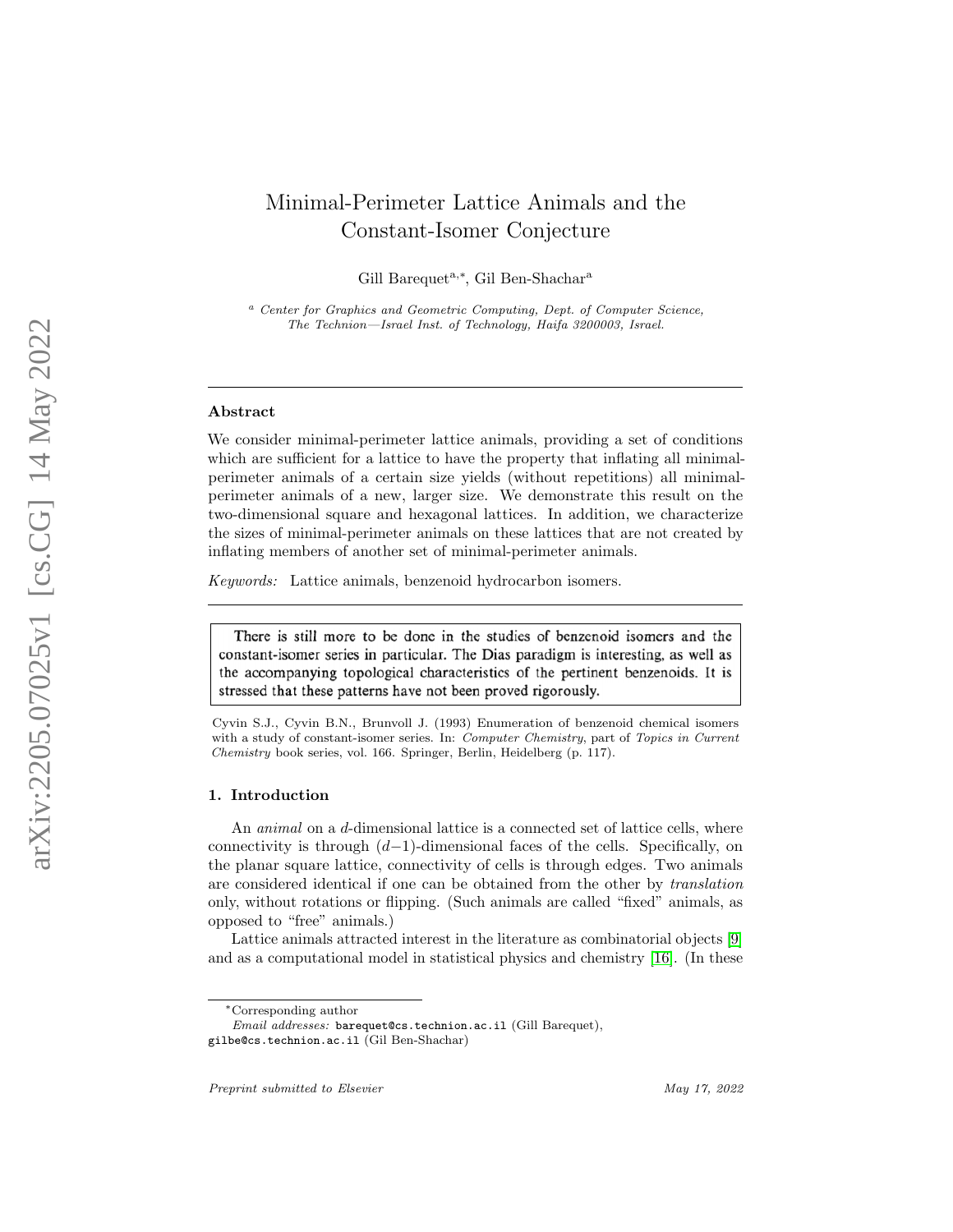<span id="page-1-0"></span>

<span id="page-1-1"></span>Figure 1: An example of a polyomino, a polyhex, and a polyiamond.



Figure 2: A polyomino  $Q$  and its inflated polyomino  $I(Q)$ . Polyomino cells are colored gray, while perimeter cells are colored white.

areas, one usually considers site animals, that is, clusters of lattice vertices, hence, the graphs considered there are the dual of our graphs.) In this paper, we consider lattices in two dimensions, specifically, the hexagonal, triangular, and square lattices, where animals are called polyhexes, polyiamonds, and polyominoes, respectively. We show the application of our results to the square and hexagonal lattices, and explain how to extend the latter to the triangular lattice. An example of such animals is shown in figure [1.](#page-1-0) Let  $A^{\mathcal{L}}(n)$  denote the number of lattice animals of size n, that is, animals composed of n cells, on a lattice  $\mathcal{L}$ . A major research problem in the study of lattices is understanding the nature of  $A^{\mathcal{L}}(n)$ , either by finding a formula for it as a function of n, or by evaluating it for specific values of n. These problems are to this date still open for any nontrivial lattice. Redelmeier [\[14\]](#page-23-2) introduced the first algorithm for counting all polyominoes of a given size, with no polyomino being generated more than once. Later, Mertens [\[13\]](#page-23-3) showed that Redelmeier's algorithm can be utilized for any lattice. The first algorithm for counting lattice animals without generating all of them was introduced by Jensen [\[12\]](#page-23-4). Using his method, the number of animals on the 2-dimensional square, hexagonal, and triangular lattices were computed up to size 56, 46, and 75, respectively.

An important measure of lattice animals is the size of their *perimeter* (sometimes called "site perimeter"). The perimeter of a lattice animal is defined as the set of empty cells adjacent to the animal cells. This definition is motivated by percolation models in statistical physics. In such discrete models, the plane or space is made of small cells (squares or cubes, respectively), and quanta of material or energy "jump" from a cell to a neighboring cell with some probability. Thus, the perimeter of a cluster determines where units of material or energy can move to, and guide the statistical model of the flow.

Asinowski et al. [\[2,](#page-22-0) [3\]](#page-22-1) provided formulae for polyominoes and polycubes with perimeter size close to the maximum possible. On the other extreme reside animals with the minimum possible perimeter size for their area. The study of polyominoes of a minimal perimeter dates back to Wang and Wang [\[18\]](#page-23-5), who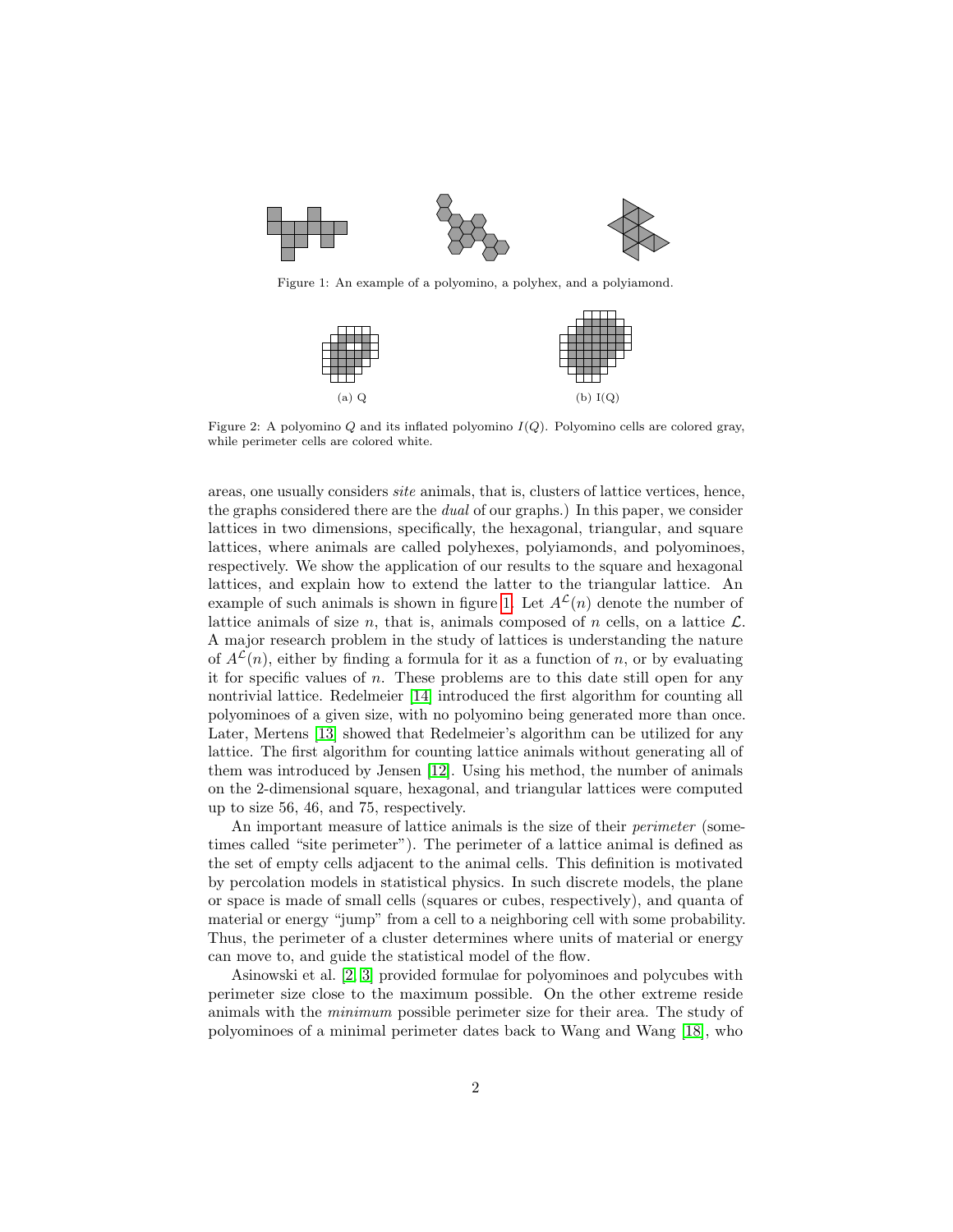identified an infinite sequence of cells on the square lattice, the first  $n$  of which (for any n) form a minimal-perimeter polyomino. Later, Altshuler et al. [\[1\]](#page-22-2), and independently Sieben [\[15\]](#page-23-6), studied the closely-related problem of the maximum area of a polyomino with p perimeter cells, and provided a closed formula for the minimum possible perimeter of  $n$ -cell polyominoes.

Minimal-perimeter animals were also studied on other lattices. For animals on the triangular lattice (polyiamonds), the main result is due to Fülep and Sieben [\[10\]](#page-23-7), who characterized all the polyiamonds with maximum area for their perimeter, and provided a formula for the minimum perimeter of a polyiamond of size n. Similar results were given by Vainsencher and Bruckstein  $[17]$  for the hexagonal lattice. In this paper, we study an interesting property of minimalperimeter animals, which relates to the notion of the inflation operation. Simply put, inflating an animal is adding to it all its perimeter cells (see Figure [2\)](#page-1-1). We provide a set of conditions (for a given lattice), which if it holds , then inflating all minimal-perimeter animals of some size yields all minimal-perimeter animals of some larger size in a bijective manner.

While this paper discusses some combinatorial properties of minimal-perimeter polyominoes, another algorithmic question emerges from these properties, namely, "how many minimal-perimeter polyominoes are there of a given size?" This question is addressed in detail in a companion paper [\[4\]](#page-22-3).

The paper is organized as follows. In Section [2,](#page-4-0) we provide some definitions and prove our main theorem. In sections [3](#page-9-0) and [4,](#page-15-0) we show the application of Section [2](#page-4-0) to polyominoes and polyhexes, respectivally. Then, in Section [5](#page-21-0) we explain how the same result also applies to the regular triangular lattice. We end in Section [6](#page-21-1) with some concluding remarks.

#### 1.1. Polyhexes as Molecules

In addition to research of minimal-perimeter animals in the literature on combinatorics, there has been much more intensive research of minimal-perimeter polyhexes in the literature on organic chemistry, in the context of the structure of families of molecules. For example, significant amount of work dealt with molecules called *benzenoid hydrocarbons*. It is a known natural fact that molecules made of carbon atoms are structured as shapes on the hexagonal lattice. Benzenoid hydrocarbons are made of carbon and hydrogen atoms only. In such a molecule, the carbon atoms are arranged as a polyhex, and the hydrogen atoms are arranged around the carbons atoms.

Figure [3\(](#page-3-0)a) shows a schematic drawing of the molecule of Naphthalene (with formula  $C_{10}H_8$ , the simplest benzenoid hydrocarbon, which is made of ten carbon atoms and eight hydrogen atoms, while Figure [3\(](#page-3-0)b) shows Circumnaphthalene (molecular formula  $C_{32}H_{14}$ ). There exist different configurations of atoms for the same molecular formula, which are called isomers of the same formula. In the field of organic chemistry, a major goal is to enumerate all the different isomers of a given formula. Note that the carbon and hydrogen atoms are modeled by lattice vertices and not by cells of the lattice, but as we explain below, the numbers of hydrogen atoms identifies with the number of perimeter cells of the polyhexes under discussion. Indeed, the hydrogen atoms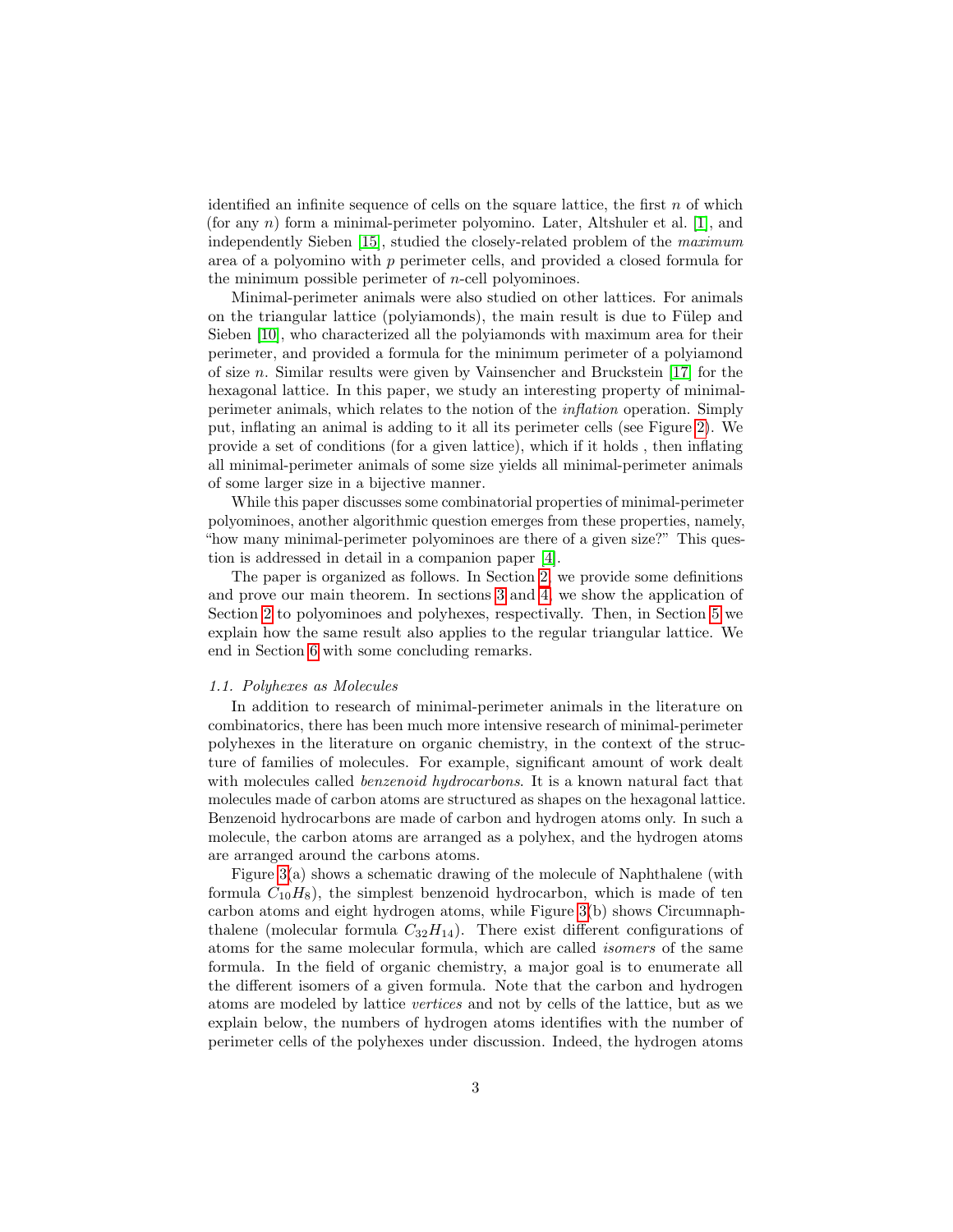<span id="page-3-0"></span>

Figure 3: Naphthalene and its circumscribed version.

lie on lattice vertices that do not belong to the polyhex formed by the carbon atoms (which also lie on lattice vertices), but are connected to them by lattice edges. In minimal-perimeter polyhexes, each perimeter cell contains exactly two such hydrogen vertices, and every hydrogen vertex is shared by exactly two perimeter cells. (This has nothing to do with the fact that a single cell of the polyhex might be neighboring several—five, in the case of Naphthalene—"empty" cells.) Therefore, the number of hydrogen atoms in a molecule of a benzenoid hydrocarbon is identical to the size of the perimeter of the imaginary polyhex.<sup>[1](#page-3-1)</sup>

In a series of papers (culminated in Reference [\[7\]](#page-22-4)), Dias provided the basic theory for the enumeration of benzenoid hydrocarbons. A comprehensive review of the subject was given by Brubvoll and Cyvin [\[5\]](#page-22-5). Several other works [\[11,](#page-23-9) [6,](#page-22-6) [8\]](#page-23-10) also dealt with the properties and enumeration of such isomers. The analogue of what we call the "inflation" operation is called *circumscribing* in the literature on chemistry. A circumscribed version of a benzenoid hydrocarbon molecule M is created by adding to  $M$  an outer layer of hexagonal "carbon cells," that is, not only the hydrogen atoms (of  $M$ ) adjacent to the carbon atoms now turn into carbon atoms, but also new carbon atoms are added at all other "free" vertices of these cells so as to "close" them. In addition, hydrogen atoms are put at all free lattice vertices that are connected by edges to the new carbon atoms. This process is visualized well in Figure [3.](#page-3-0) In the literature on chemistry, it is well known that circumscribing all isomers of a given molecular formula yields, in a bijective manner, all isomers that correspond to another molecular formula. (The sequences of molecular formulae that have the same number of isomers created by circumscribing are known as constant-isomer series.) Although this fact is well known, to the best of our knowledge, no rigorous proof of it was ever given.

As mentioned above, we show that inflation induces a bijection between sets of minimal-perimeter animals on the square, hexagonal, and in a sense, also on

<span id="page-3-1"></span><sup>&</sup>lt;sup>1</sup>In order to model atoms as lattice cells, one might switch to the dual of the hexagonal lattice, that is, to the regular triangular lattice, but this will not serve our purpose.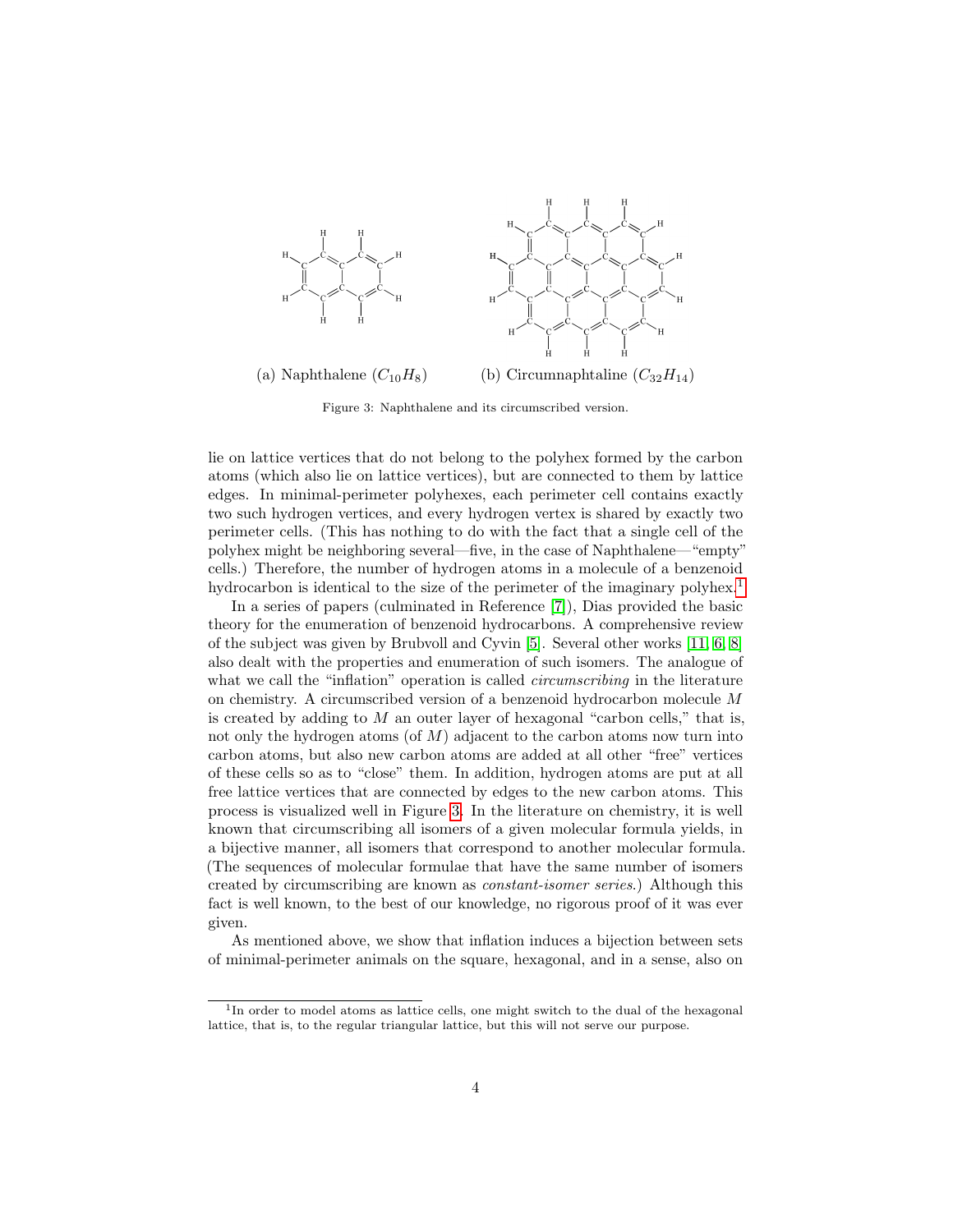<span id="page-4-1"></span>

Figure 4: A polyhex  $Q$ , its inflated polyhex  $I(Q)$ , and its deflated polyhex  $D(Q)$ . The gray cells belong to Q, the white cells are its perimeter, and its border cells are marked with a pattern of dots.

the triangular lattice. By this, we prove the long-observed (but never proven) phenomenon of "constant-isomer series," that is, that circumscribing isomers of benzenoid hydrocarbon molecules (in our terminology, inflating minimumperimeter polyhexes) yields all the isomers of a larger molecule.

# <span id="page-4-0"></span>2. Minimal-Perimeter Animals

Throughout this section, we consider animals on some specific lattice  $\mathcal{L}$ . Our main result consists of a set of conditions on minimal-perimeter animals on  $\mathcal{L}$ , which is sufficient for satisfying a bijection between sets of minimal-perimeter animals on L.

#### 2.1. Preliminaries

Let Q be an animal on  $\mathcal L$ . Recall that the *perimeter* of Q, denoted by  $\mathcal P(Q)$ , is the set of all empty lattice cells that are neighbors of at least one cell of Q. Similarly, the *border* of  $Q$ , denoted by  $\mathcal{B}(Q)$ , is the set of cells of  $Q$  that are neighbors of at least one empty cell. The inflated version of Q is defined as  $I(Q) := Q \cup \mathcal{P}(Q)$ . Similarly, the *deflated* version of Q is defined as  $D(Q) :=$  $Q\setminus\mathcal{B}(Q)$ . These operations are demonstrated in Figure [4.](#page-4-1)

Denote by  $\epsilon(n)$  the minimum possible size of the perimeter of an *n*-cell animal on  $\mathcal{L}$ , and by  $M_n$  the set of all minimal-perimeter *n*-cell animals on  $\mathcal{L}$ .

# 2.2. A Bijection

<span id="page-4-2"></span>Theorem 1. Consider the following set of conditions.

- (1) The function  $\epsilon(n)$  is weakly-monotone increasing.
- (2) There exists some constant  $c^* = c^*(\mathcal{L})$ , for which, for any minimalperimeter animal Q, we have that  $|\mathcal{P}(Q)| = |\mathcal{B}(Q)| + c^*$  and  $|\mathcal{P}(I(Q))| \le$  $|\mathcal{P}(Q)| + c^*$ .
- (3) If Q is a minimal-perimeter animal of size  $n + \epsilon(n)$ , then  $D(Q)$  is a valid (connected) animal.

If all the above conditions hold for  $\mathcal{L}$ , then  $|M_n| = |M_{n+\epsilon(n)}|$ . If these conditions are not satisfied for only a finite amount of sizes of animals, then the claim holds for all sizes greater than some lattice-dependent nominal size  $n_0$ .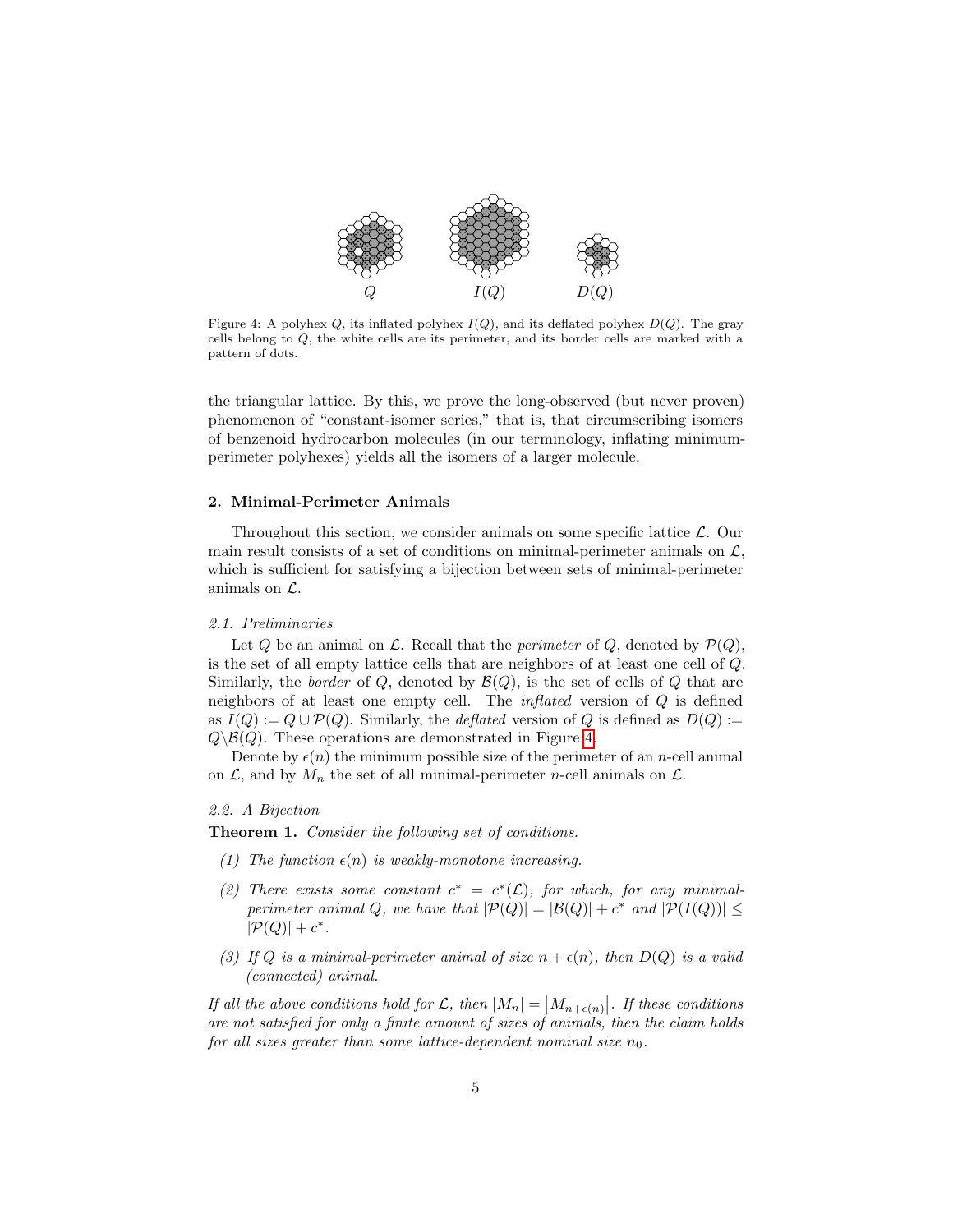<span id="page-5-1"></span>Proof: We begin with proving that inflation preserves perimeter minimality.

**Lemma 2.** If Q is a minimal-perimeter animal, then  $I(Q)$  is a minimalperimeter animal as well.

*Proof:* Let  $Q$  be a minimal-perimeter animal. Assume to the contrary that  $I(Q)$ is not a minimal-perimeter animal, thus, there exists an animal  $Q'$  such that  $|Q'| = |I(Q)|$ , and  $|\mathcal{P}(Q')| < |\mathcal{P}(I(Q))|$ . By the second premise of Theorem [1,](#page-4-2) we know that  $|\mathcal{P}(I(Q))| \leq |\mathcal{P}(Q)| + c^*$ , thus,  $|\mathcal{P}(Q')| < |\mathcal{P}(Q)| + c$ , and since  $Q'$ is a minimal-perimeter animal, we also know by the same premise that  $|\mathcal{P}(Q')|$  =  $|\mathcal{B}(Q')| + c$ , and, hence, that  $|\mathcal{B}(Q')| < |\mathcal{P}(Q)|$ . Consider now the animal  $D(Q')$ . Recall that  $|Q'| = |I(Q)| = |Q| + |\mathcal{P}(Q)|$ , thus, the size of  $D(Q')$  is at least  $|Q|+1$ , and  $|\mathcal{P}(D(Q'))| < |\mathcal{P}(Q)| = \epsilon(n)$  (since the perimeter of  $D(Q')$  is a subset of the border of  $Q'$ ). This is a contradiction to the first premise, which states that the sequence  $\epsilon(n)$  is monotone increasing. Hence, the animal  $Q'$  cannot exist, and  $I(Q)$  is a minimal-perimeter animal.

We now proceed to demonstrating the effect of repeated inflation on the size of minimal-perimeter animals.

<span id="page-5-0"></span>**Lemma 3.** The minimum perimeter size of animals of size  $n + k\epsilon(n) + c^*k(k - \epsilon)$ 1)/2 (for  $n > 1$  and any  $k \in \mathbb{N}$ ) is  $\epsilon(n) + c^*k$ .

*Proof:* We repeatedly inflate a minimal-perimeter animal  $Q$ , whose initial size is n. The size of the perimeter of Q is  $\epsilon(n)$ , thus, inflating it creates a new animal of size  $n + \epsilon(n)$ , and the size of the border of  $I(Q)$  is  $\epsilon(n)$ , thus, the size of  $I(Q)$  is  $\epsilon(n) + c^*$ . Continuing the inflation of the animal, the kth inflation will increase the size of the animal by  $\epsilon(n) + (k-1)c^*$  and will increase the size of the perimeter by  $c^*$ . Summing up these quantities yields the claim.  $\square$ 

Next, we prove that inflation preserves difference, that is, inflating two different minimal-perimeter animals (of equal or different sizes) always produces two different new animals. (Note that this is not true for non-minimal-perimeter animals.)

<span id="page-5-2"></span>**Lemma 4.** Let  $Q_1, Q_2$  be two different minimal-perimeter animals. Then, regardless of whether or not  $Q_1, Q_2$  have the same size, the animals  $I(Q_1)$  and  $I(Q_2)$ are different as well.

*Proof:* Assume to the contrary that  $Q = I(Q_1) = I(Q_2)$ , that is,  $Q = Q_1 \cup$  $\mathcal{P}(Q_1) = Q_2 \cup \mathcal{P}(Q_2)$ . In addition, since  $Q_1 \neq Q_2$ , and since a cell cannot belong simultaneously to both an animal and to its perimeter, this means that  $\mathcal{P}(Q_1) \neq \mathcal{P}(Q_2)$ . The border of Q is a subset of both  $\mathcal{P}(Q_1)$  and  $\mathcal{P}(Q_2)$ , that is,  $\mathcal{B}(Q) \subset \mathcal{P}(Q_1) \cap \mathcal{P}(Q_2)$ . Since  $\mathcal{P}(Q_1) \neq \mathcal{P}(Q_2)$ , we obtain that either  $|\mathcal{B}(Q)| <$  $|\mathcal{P}(Q_1)|$  or  $|\mathcal{B}(Q)| < |\mathcal{P}(Q_2)|$ ; assume without loss of generality the former case. Now consider the animal  $D(Q)$ . Its size is  $|Q| - |B(Q)|$ . The size of Q is  $|Q_1| + |\mathcal{P}(Q_1)|$ , thus,  $|D(Q)| > |Q_1|$ , and since the perimeter of  $D(Q)$  is a subset of the border of Q, we conclude that  $|\mathcal{P}(D(Q))| < |\mathcal{P}(Q_1)|$ . However,  $Q_1$ is a minimal-perimeter animal, which is a contradiction to the first premise of the theorem, which states that  $\epsilon(n)$  is monotone increasing.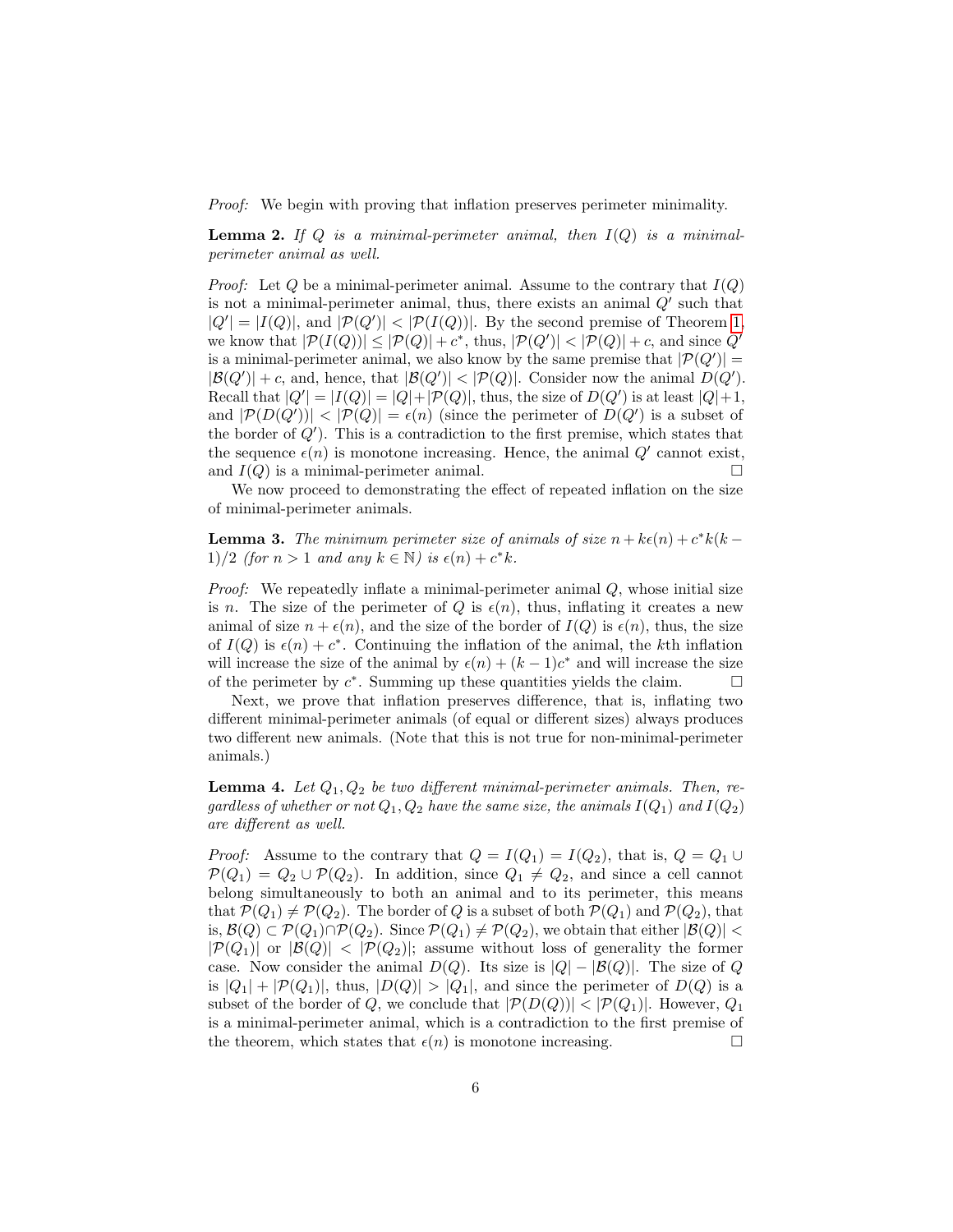To complete the cycle, we also prove that for any minimal-perimeter animal  $Q \in M_{n+\epsilon(n)}$ , there is a minimal-perimeter source in  $M_n$ , that is, an animal  $Q'$  whose inflation yields  $Q$ . Specifically, this animal is  $D(Q)$ .

# <span id="page-6-0"></span>**Lemma 5.** For any  $Q \in M_{n+\epsilon(n)}$ , we also have that  $I(D(Q)) = Q$ .

*Proof:* Since  $Q \in M_{n+\epsilon(n)}$ , we have by Lemma [3](#page-5-0) that  $|\mathcal{P}(Q)| = \epsilon(n) + c^*$ . Combining this with the equality  $|\mathcal{P}(Q)| = |\mathcal{B}(Q)| + c^*$ , we obtain that  $|\mathcal{B}(Q)| =$  $\epsilon(n)$ , thus,  $|D(Q)| = n$  and  $|\mathcal{P}(D(Q))| \geq \epsilon(n)$ . Since the perimeter of  $D(Q)$  is a subset of the border of Q, and  $|\mathcal{B}(Q)| = \epsilon(n)$ , we conclude that the perimeter of  $D(Q)$  and the border of Q are the same set of cells, and, hence,  $I(D(Q)) = Q$ .  $\Box$ 

Let us now wrap up the proof of the main theorem. In Lemma [2](#page-5-1) we have shown that for any minimal-perimeter animal  $Q \in M_n$ , we have that  $I(Q) \in M_{n+\epsilon(n)}$ . In addition, Lemma [4](#page-5-2) states that the inflation of two different minimal-perimeter animals results in two other different minimal-perimeter animals. Combining the two lemmata, we obtain that  $|M_n| \leq |M_{n+\epsilon(n)}|$ . On the other hand, in Lemma [5](#page-6-0) we have shown that if  $Q \in M_{n+\epsilon(n)}$ , then  $I(D(Q)) = Q$ , and, thus, for any animal in  $M_{n+\epsilon(n)}$ , there is a unique source in  $M_n$  (specifically,  $D(Q)$ ), whose inflation yields Q. Hence,  $|M_n| \ge |M_{n+\epsilon(n)}|$ . Combining the two relations, we conclude that  $|M_n| = |M_{n+\epsilon(n)}|$ .

#### 2.3. Inflation Chains

Theorem [1](#page-4-2) implies that there exist infinite chains of sets of minimal-perimeter animals, each set obtained by inflating all members of the previous set, while the cardinalities of all sets in a chain are equal. Obviously, there are sets of minimal-perimeter animals that are not created by the inflation of any other sets. We call the size of animals in such sets an inflation-chain root. Using the definitions and proofs in the previous section, we are able to characterize which sizes can be inflation-chain roots. Then, using one more condition, which holds in the lattices we consider, we determine which values are the actual inflation-chain roots. To this aim, we define the pseudo-inverse function

$$
\epsilon^{-1}(p) = \min \left\{ n \in \mathbb{N} \mid \epsilon(n) = p \right\}.
$$

Since  $\epsilon(n)$  is a monotone-increasing discrete function, it is a step function, and the value of  $\epsilon^{-1}(p)$  is the first point in each step.

<span id="page-6-1"></span>**Theorem 6.** Let  $\mathcal{L}$  be a lattice satisfying the premises of Theorem [1.](#page-4-2) Then, all inflation-chain roots are either  $\epsilon^{-1}(p)$  or  $\epsilon^{-1}(p) - 1$ , for some  $p \in \mathbb{N}$ .

*Proof:* Recall that  $\epsilon(n)$  is a step function, where each step represents all animal sizes for which the minimal perimeter is  $p$ . Let us denote the start and end of the step representing the perimeter p by  $n_b^p$  and  $n_e^p$ , respectively. Formally,  $n_b^p = \epsilon^{-1}(p)$  and  $n_e^p = \epsilon^{-1}(p+1) - 1$ .

For each size n of animals in the step  $[n_b^p, n_e^p]$ , inflating a minimal-perimeter animal of size n results in an animal of size  $n+p$ , and by Lemma [3,](#page-5-0) the perimeter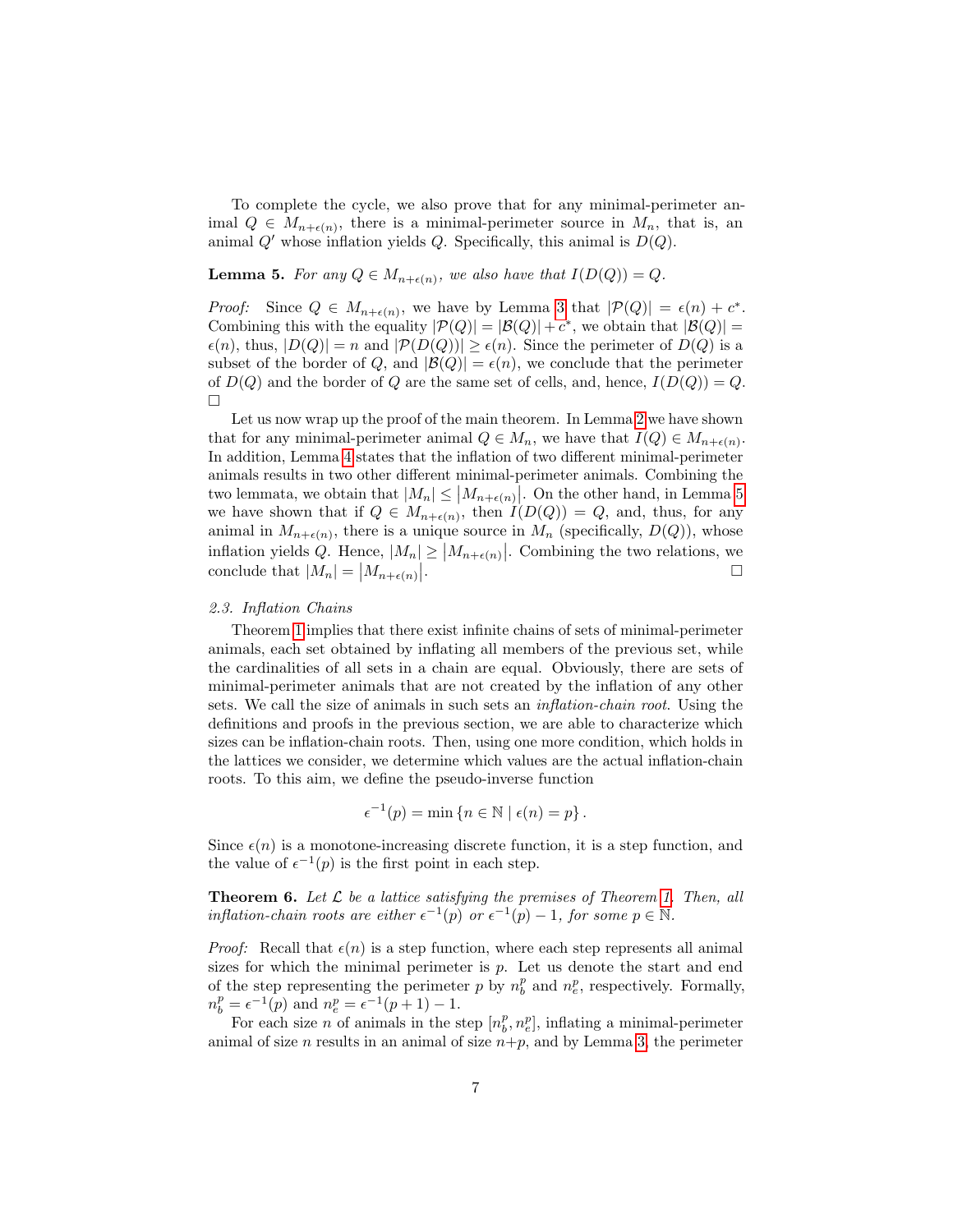of the inflated animal is  $p+c^*$ . Thus, the inflation of animals of all sizes in the step of perimeter p yields animals that appear in the step of perimeter  $p+c^*$ . In addition, they appear in a consecutive portion of the step, specifically, the range  $[n_b^p + p, n_e^p + p]$ . Similarly, the step  $\left[n_b^{p+1}, n_e^{p+1}\right]$  is mapped by inflation to the range  $\left[n_b^{p+1} + p + 1, n_e^{p+1} + p + 1\right]$ , which is a portion of the step of p+1. Note that the former range ends at  $n_e^p + p = n_b^{p+1} + p - 1$ , while the latter range starts at  $n_b^{p+1} + p + 1$ , thus, there is exactly one size of animals, specifically,  $n_b^{p+1} + p$ , which is not covered by inflating animals in the ranges  $[n_b^p + p, n_e^p + p]$  and  $[n_b^{p+1}, n_e^{p+1}]$ . These two ranges represent two different perimeter sizes. Hence, the size  $n_b^{p+1} + p$  must be either the end of the first step,  $n_e^{p+c^*}$ , or the beginning of the second step,  $n_b^{p+c^*+1}$ . This concludes the  $\Box$ 

The arguments of the proof of Theorem [6](#page-6-1) are visualized in Figure [13](#page-20-0) for the case of polyhexes. In fact, as we show below (see Theorem [7\)](#page-7-0), only the second option exists, but in order to prove this, we also need a maximality-conservation property of the inflation operation.

Here is another perspective for the above result. Note that minimal-perimeter animals, with size corresponding to  $n_e^p$  (for some  $p \in \mathbb{N}$ ), are the largest animals with perimeter  $p$ . Intuitively, animals with the largest size, for a certain perimeter size, tend to be "spherical" ("round" in two dimensions), and inflating them makes them even more spherical. Therefore, one might expect that for a general lattice, the inflation operation will preserve the property of animals being the largest for a given perimeter. In fact, this has been proven rigorously for the square lattice [\[1,](#page-22-2) [15\]](#page-23-6) and for the hexagonal lattice [\[17,](#page-23-8) [10\]](#page-23-7). However, this also means that inflating a minimal-perimeter animal of size  $n_e^p$  yields a minimalperimeter animal of size  $n_e^{p+c^*}$ , and, thus,  $n_e^p$  cannot be an inflation-chain root. We summarize this discussion in the following theorem.

<span id="page-7-0"></span>**Theorem 7.** Let  $\mathcal{L}$  be a lattice for which the three premises of Theorem [1](#page-4-2) are satisfied, and, in addition, the following condition holds.

 $(4)$  The inflation operation preserves the property of having a maximum size for a given perimeter.

Then, the inflation-chain roots are precisely  $(\epsilon_{\mathcal{L}})^{-1}(p)$ , for all  $p \in \mathbb{N}$ .

#### 2.4. Convergence of Inflation Chains

We now discuss the structure of inflated animals, and show that under a certain condition, inflating repeatedly any animal (or actually, any set, possibly disconnected, of lattice cells) ends up in a minimal-perimeter animal after a finite number of inflation steps.

Let  $I^k(Q)$   $(k > 0)$  denote the result of applying repeatedly k times the inflating operator  $I(\cdot)$ , starting from the animal Q. Equivalently,

$$
I^k(Q) = Q \cup \{c \mid Dist(c, Q) \le k\},\
$$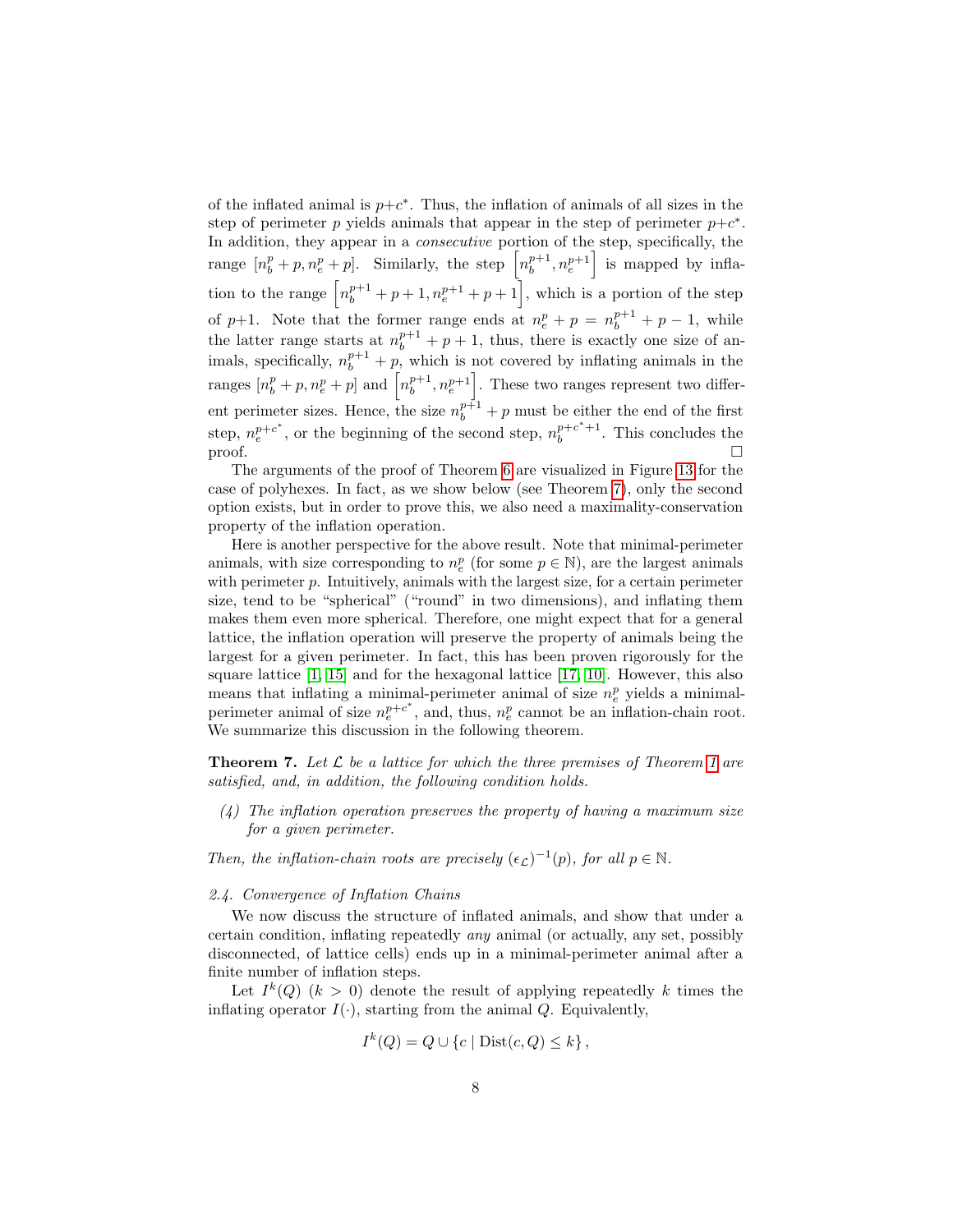where  $Dist(c, Q)$  is the Lattice distance from a cell c to the animal Q. For brevity, we will use the notation  $Q^k = I^k(Q)$ .

Let us define the function  $\phi(Q) = \epsilon^{-1}(|\mathcal{P}(Q)|) - |Q|$  and explain its meaning. When  $\phi(Q) \geq 0$ , it counts the cells that should be added to Q, with no change to its perimeter, in order to make it a minimal-perimeter animal. In particular, if  $\phi(Q) = 0$ , then Q is a minimal-perimeter animal. Otherwise, if  $\phi(Q) < 0$ , then Q is also a minimal-perimeter animal, and  $|\phi(Q)|$  cells can be removed from Q while still keeping the result a minimal-perimeter animal and without changing its perimeter.

# <span id="page-8-0"></span>**Lemma 8.** For any value of p, we have that  $\epsilon^{-1}(p + c^*) - \epsilon^{-1}(p) = p - 1$ .

*Proof:* Let Q be a minimal-perimeter animal with area  $n_b^p = \epsilon^{-1}(p)$ . The area of  $I(Q)$  is  $n_b^p + p$ , thus, by Theorem [1,](#page-4-2)  $\mathcal{P}(I(Q)) = p + c^*$ . The area  $n_b^{p+c^*}$  $b^{p+c}$  is an inflation-chain root, hence, the area of  $I(Q)$  cannot be  $n_h^{p+c^*}$  $b^{p+c^*}$ . Except  $n_b^{p+c^*}$  $b^{+c}$ , animals of all other areas in the range  $[n_b^{p+c^*}]$  $b^{p+c^*}, \ldots, n_e^{p+c^*}$  are created by inflating minimal-perimeter animals with perimeter p. The animal Q is of area  $n_b^p$ , *i.e.*, the area of  $I(Q)$  must be the minimal area from  $\left[n_h^{p+c^*}\right]$  $\left[\begin{array}{c} p+c^* \\ b \end{array}\right]$  which is not an inflation-chain root. Hence, the area of  $I(Q)$  is  $n_b^{p+c^*}+1$ . We now equate the two expressions for the area of  $I(Q)$ :  $n_b^p + p = n_b^{p+c^*} + 1$ . That is,  $n_b^{p+c^*} - n_b^p = p - 1$ . The claim follows.  $\Box$ 

Using Lemma [8,](#page-8-0) we can deduce the following result.

<span id="page-8-1"></span>**Lemma 9.** If  $|\mathcal{P}(I(Q))| = |\mathcal{P}(Q)| + c^*$ , then  $\phi(I(Q)) = \phi(Q) - 1$ .

Proof:

$$
\begin{aligned} \phi(I(Q)) &= \epsilon^{-1}(|\mathcal{P}(I(Q))|) - |I(Q)| \\ &= \epsilon^{-1}(|\mathcal{P}(Q)| + c^*) - (|Q| + |\mathcal{P}(Q)|) \\ &= \epsilon^{-1}(|\mathcal{P}(Q)|) + |\mathcal{P}(Q)| - 1 - |Q| - |\mathcal{P}(Q)| \\ &= \epsilon^{-1}(|\mathcal{P}(Q)|) - |Q| - 1 \\ &= \phi(Q) - 1. \end{aligned}
$$

Lemma [9](#page-8-1) tells us that inflating an animal, Q, which satisfies  $|\mathcal{P}(I(Q))|$  =  $|\mathcal{P}(Q)|+c^*$ , reduces  $\phi(Q)$  by 1. In other words,  $I(Q)$  is "closer" than Q to being a minimal-perimeter animal. This result is stated more formally in the following theorem.

 $\Box$ 

**Theorem [1](#page-4-2)0.** Let  $\mathcal{L}$  be a lattice for which the four premises of Theorems 1 and [7](#page-7-0) are satisfied, and, in addition, the following condition holds.

(5) For every animal Q, there exists some finite number  $k_0 = k_0(Q)$ , such that for every  $k > k_0$ , we have that  $\left| \mathcal{P}(Q^{k+1}) \right| = \left| \mathcal{P}(Q^k) \right| + c$ .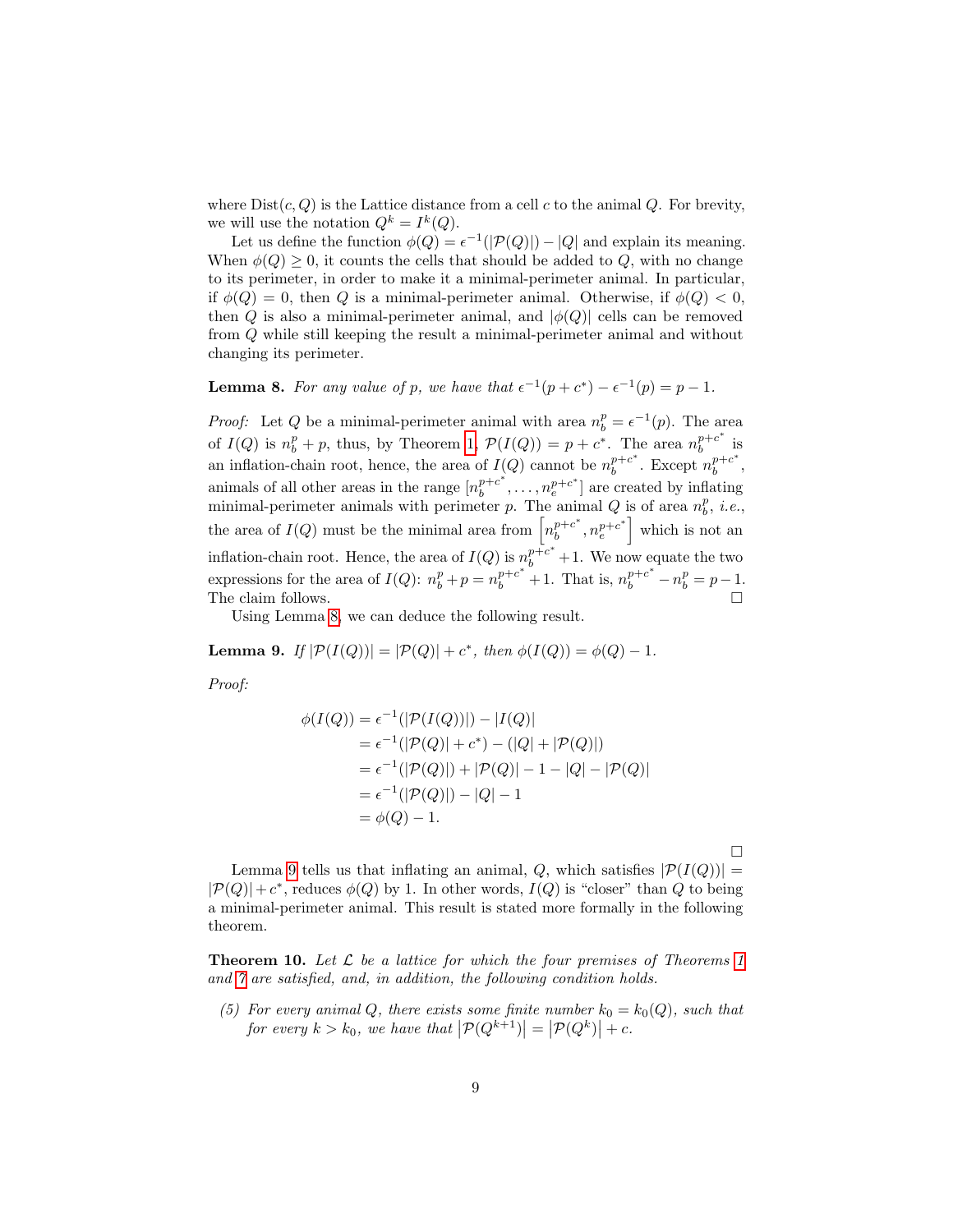Then, after a finite number of inflation steps, any animal becomes a minimalperimeter animal.

*Proof:* The claim follows from Lemma [9.](#page-8-1) After  $k_0$  inflation operations, the premise of this lemma holds. Then, any additional inflation step will reduce  $\phi(Q)$ by 1 until  $\phi(Q)$  is nullified, which is precisely when the animal becomes a minimalperimeter animal. (Any additional inflation steps would add superfluous cells, in the sense that they can be removed while keeping the animal a minimal-perimeter animal.)  $\square$ 

#### <span id="page-9-0"></span>3. Polyominoes

Throughout this section, we consider the two-dimensional square lattice  $S$ , and show that the premises of Theorem [1](#page-4-2) hold for this lattice. The lattice-specific notation  $(M_n, \epsilon(n))$ , and  $c^*$  in this section refer to S.

# 3.1. Premise 1: Monotonicity

The function  $\epsilon^{S}(n)$ , that gives the minimum possible size of the perimeter of a polyomino of size  $n$ , is known to be weakly-monotone increasing. This fact was proved independently by Altshuler et al. [\[1\]](#page-22-2) and by Sieben [\[15\]](#page-23-6). The latter reference also provides the following explicit formula.

# **Theorem 11.** [\[15,](#page-23-6) Thm. 5.3]  $\epsilon^{S}(n) = \lfloor \sqrt{8n-4} \rfloor + 2$ .

#### 3.2. Premise 2: Constant Inflation

The second premise is apparently the hardest to show. We will prove that it holds for  $S$  by analyzing the patterns which may appear on the border of minimal-perimeter polyominoes.

Asinowski et al. [\[2\]](#page-22-0) defined the excess of a perimeter cell as the number of adjacent occupied cell minus one, and the total perimeter excess of an animal Q,  $e_P(Q)$ , as the sum of excesses over all perimeter cells of Q. We extend this definition to border cells, and, in a similar manner, define the excess of a border cell as the number of adjacent empty cells minus one, and the border excess of Q,  $e_B(Q)$ , as the sum of excesses over all border cells of Q.

First, we establish a connection between the size of the perimeter of a polyomino to the size of its border. The following formula is universal for all lattice animals.

<span id="page-9-2"></span>**Lemma 12.** For every animal  $Q$ , we have that

<span id="page-9-1"></span>
$$
|\mathcal{P}(Q)| + e_P(Q) = |\mathcal{B}(Q)| + e_B(Q). \tag{1}
$$

Proof: Consider the (one or more) rectilinear polygons bounding the animal Q. The two sides of the equation are equal to the total length of the polygon(s) in terms of lattice edges. Indeed, this length can be computed by iterating over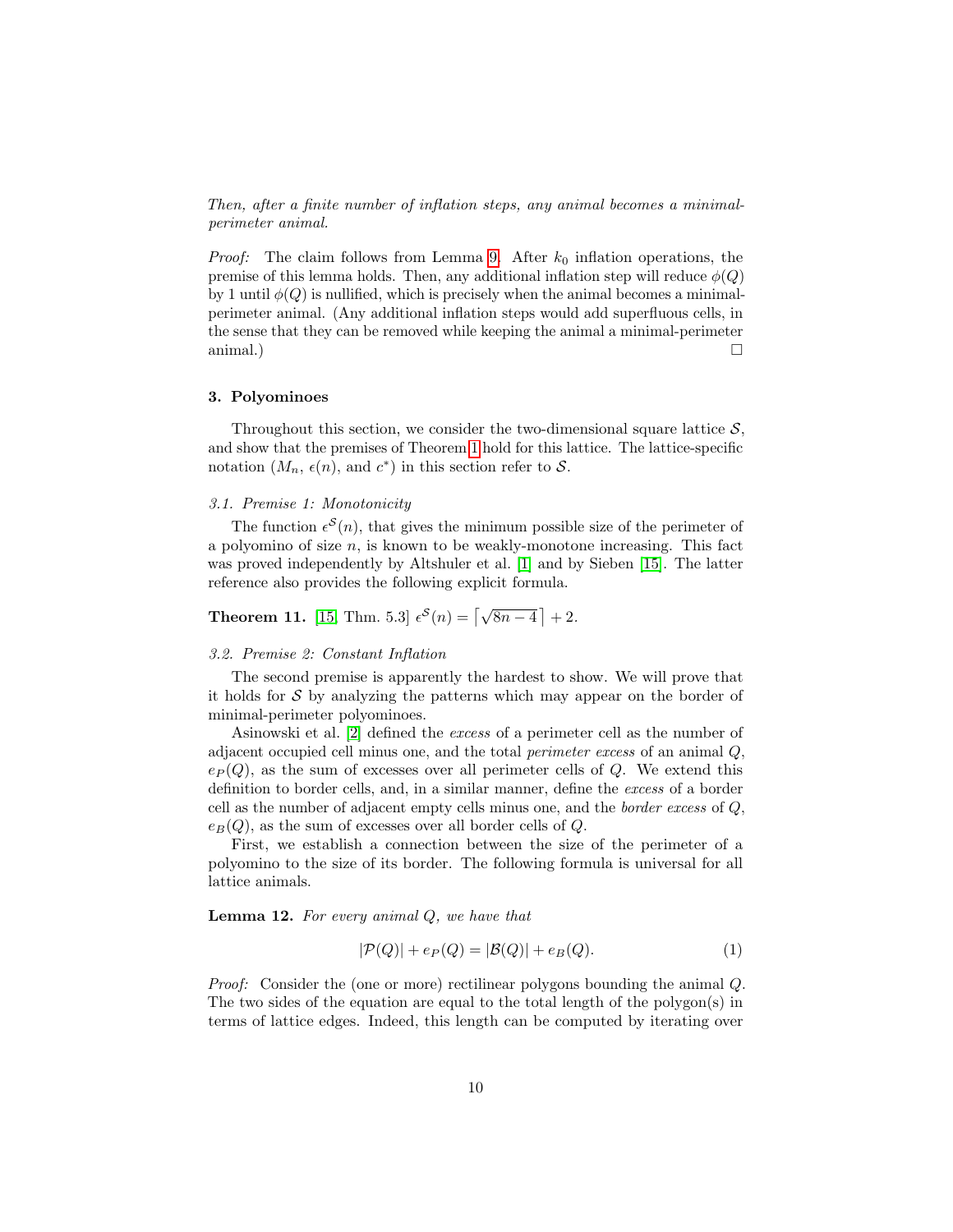<span id="page-10-0"></span>

<span id="page-10-1"></span>Figure 5: All possible patterns of cells, up to symmetries, with positive excess. The gray cells are polyomino cells, while the white cells are perimeter cells. The centers of the "crosses" are the subject cells, and the patterns show the immediate neighbors of these cells. Patterns (a–d) exhibit excess border cells, while Patterns (w–z) exhibit excess perimeter cells.



Figure 6: A sample polyomino with marked patterns.

either the border or the perimeter cells of Q. In both cases, each cell contributes one edge plus its excess to the total length. The claim follows.  $\Box$ 

Let  $\#\Box$  be the number of excess cells of a certain type in a polyomino, where ' $\Box$ ' is one of the symbols  $a-d$  and  $w-z$ , as classified in Figure [5.](#page-10-0) Figure [6](#page-10-1) depicts a polyomino which includes cells of all these types. Counting  $e_P(Q)$ and  $e_B(Q)$  as functions of the different patterns of excess cells, we see that  $e_B(Q) = \#a + 2\#b + 3\#c + \#d$  and  $e_P(Q) = \#w + 2\#x + 3\#y + \#z$ . Substituting  $e_B$  and  $e_P$  in Equation [\(1\)](#page-9-1), we obtain that

$$
e_P(Q) = e_B(Q) + \#a + 2\#b + 3\#c + \#d - \#w - 2\#x - 3\#y - \#z.
$$

Since Pattern (c) is a singleton cell, we can ignore it in the general formula. Thus, we have that

$$
e_P(Q) = e_B(Q) + \#a + 2\#b + \#d - \#w - 2\#x - 3\#y - \#z.
$$

We now simplify the equation above, first by eliminating the hole pattern, namely, Pattern (y).

<span id="page-10-3"></span>Lemma 13. Any minimal-perimeter polyomino is simply connected (that is, it does not contain holes).

*Proof:* The sequence  $\epsilon(n)$  is weakly-monotone increasing.<sup>[2](#page-10-2)</sup> Assume that there exists a minimal-perimeter polyomino  $Q$  with a hole. Consider the polyomino  $Q'$ that is obtained by filling this hole. The area of  $Q'$  is clearly larger than that of  $Q$ , however, the perimeter size of  $Q'$  is smaller than that of  $Q$  since we eliminated

<span id="page-10-2"></span><sup>2</sup> In the sequel, we simply say "monotone increasing."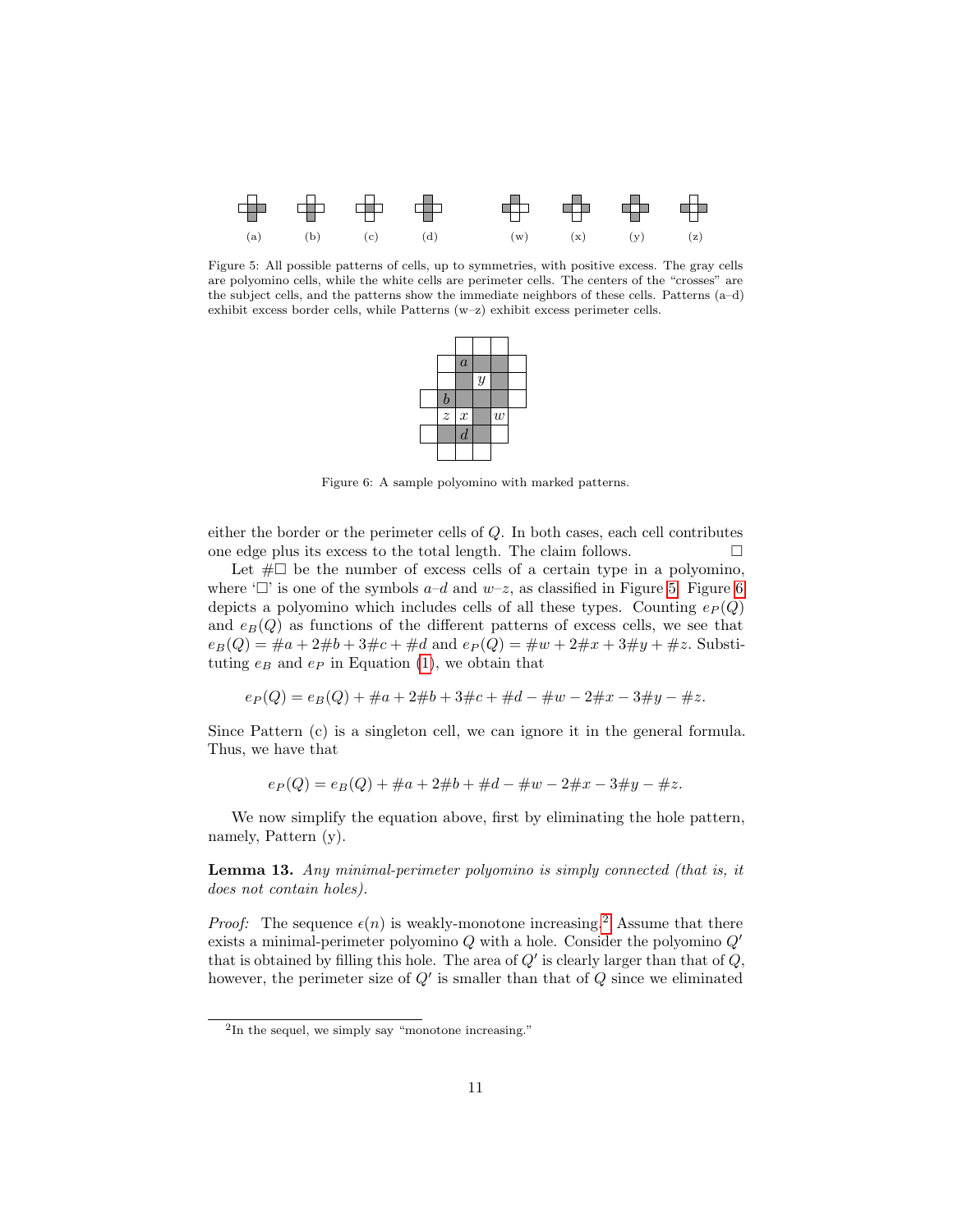<span id="page-11-0"></span>

Figure 7: Forbidden patterns for the proof of Theorem [16.](#page-12-0)

the perimeter cells inside the hole but did not introduce new perimeter cells. This is a contradiction to  $\epsilon(n)$  being monotone increasing.

Next, we continue to eliminate terms from the equation by showing some invariant related to the turns of the boundary of a minimal-perimeter polyomino.

<span id="page-11-1"></span>**Lemma 14.** For a simply connected polyomino, we have that  $\#a + 2\#b - \#w 2 \# x = 4.$ 

Proof: The boundary of a polyomino without holes is a simple polygon, thus, the sum of its internal angles is  $(v-2)\pi$ , where v is the complexity (number of vertices) of the polygon. Note that Pattern (a) (resp., (b)) adds one (resp., two)  $\pi/2$ -vertex to the polygon. Similarly, Pattern (w) (resp. (x)) adds one (resp., two)  $3\pi/2$ -vertex. All other patterns do not involve vertices. Let  $L = \#a + 2\#b$ and  $R = \#w + 2\#x$ . Then, the sum of angles of the boundary polygon implies that  $L \cdot \pi/2 + R \cdot 3\pi/2 = (L + R - 2) \cdot \pi$ , that is,  $L - R = 4$ . The claim follows.  $\Box$ 

Finally, we show that Patterns (d) and (z) cannot exist in a minimal-perimeter polyomino.

We define a *bridge* as a cell whose removal renders the polyomino disconnected. Similarly, a perimeter bridge is a perimeter cell that neighbors two or more connected components of the complement of the polyomino. Observe that minimal-perimeter polyominoes do not contain any bridges, i.e., cells of Patterns (d) or (z). This is stated in the following lemma.

#### <span id="page-11-2"></span>Lemma 15. A minimal-perimeter polyomino does not contain any bridge cells.

Proof: Let Q be a minimal-perimeter polyomino. For the sake of contradiction, assume first that there is a cell  $f \in \mathcal{P}(Q)$  as part of Pattern (z). Assume without loss of generality that the two adjacent polyomino cells are to the left and to the right of f. These two cells must be connected, thus, the area below (or above) f must form a cavity in the polyomino shape. Let, then,  $Q'$  obtained by adding f to Q and filling the cavity. Figures  $7(a,b)$  illustrate this situation. The cell directly above f becomes a perimeter cell, the cell f ceases to be a perimeter cell, and at least one perimeter cell in the area filled below f is eliminated, thus,  $|\mathcal{P}(Q')| < |\mathcal{P}(Q)|$  and  $|Q'| > |Q|$ , which is a contradiction to the sequence  $\epsilon(n)$  being monotone increasing. Therefore, polyomino Q does not contain perimeter cells that fit Pattern (z).

Now assume for contradiction that  $Q$  contains a cell  $f$  that forms Pattern  $(d)$ . Let  $Q'$  be the polyomino obtained from Q by removing f (this will break  $Q'$ )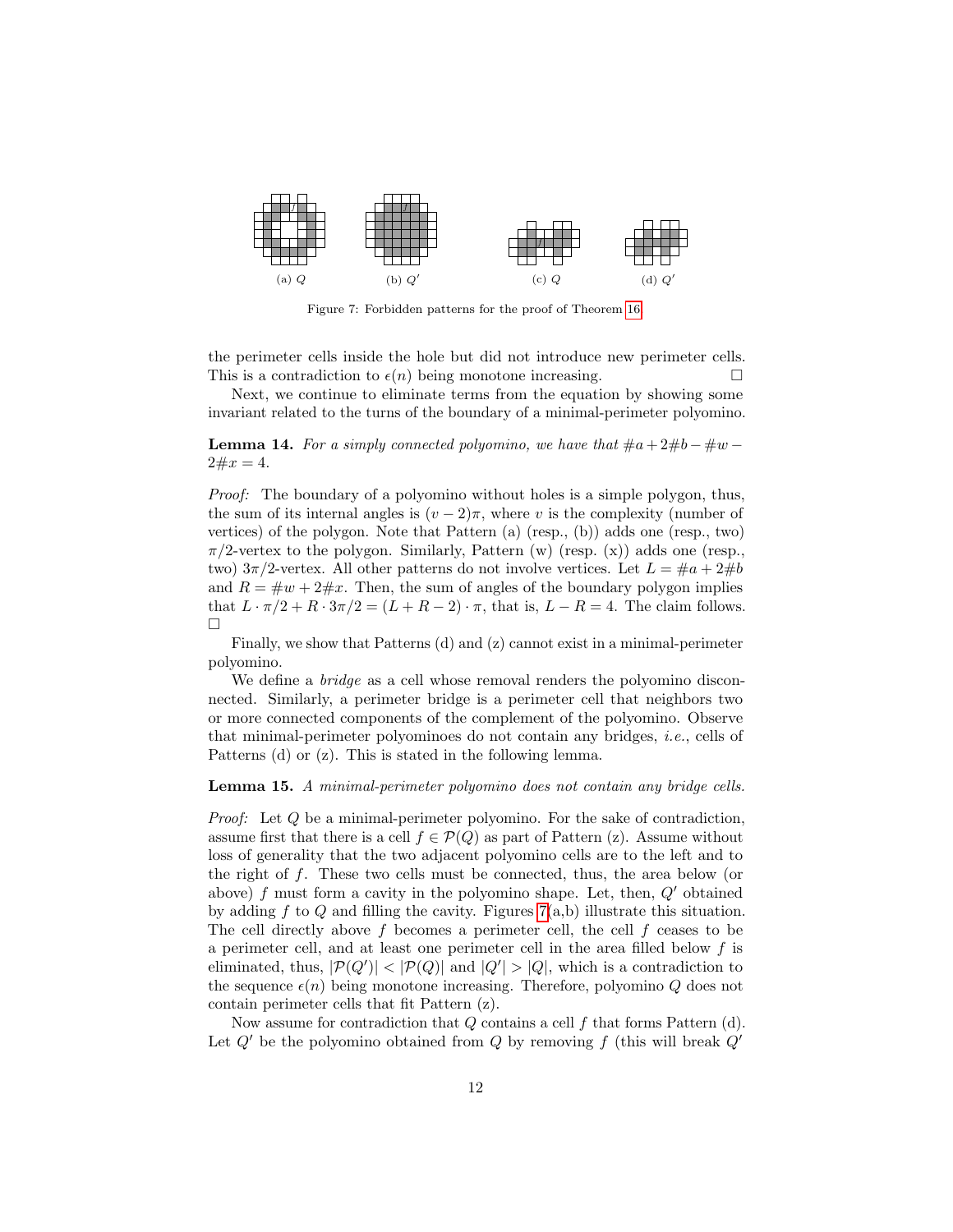into two separate pieces) and then shifting to the left the piece on the right (this will unite the two pieces into a new polyomino). Figures  $7(c,d)$  demonstrate this situation. This operation is always valid since  $Q$  is of minimal perimeter, hence, by Lemma [13,](#page-10-3) it is simply connected, and thus, removing  $f$  breaks  $Q$ into two separate polyominoes with a gap of one cell in between. Shifting to the left the piece on the right will not create a collision since this would mean that the two pieces were touching, which is not the case. On the other hand, the shift will eliminate the gap that was created by the removal of  $f$ , hence, the two pieces will now form a new connected polyomino. The area of  $Q'$  is one less than the area of  $Q$ , and the perimeter of  $Q'$  is smaller by at least two than the perimeter of  $Q$ , since the perimeter cells below and above  $f$  cease to be part of the perimeter, and connecting the two parts does not create new perimeter cells. From the formula of  $\epsilon(n)$ , we know that  $\epsilon(n) - \epsilon(n-1) \leq 1$  for  $n \geq 3$ . However,  $|Q| - |Q'| = 1$  and  $|\mathcal{P}(Q)| - |\mathcal{P}(Q')| = 2$ , hence, Q is not a minimal-perimeter polyomino, which contradicts our assumption. Therefore, there are no cells in Q that fit Pattern (d). This completes the proof.  $\Box$ 

We are now ready to wrap up the proof of the constant-inflation theorem.

<span id="page-12-0"></span>Theorem 16. (Stepping Theorem) For any minimal-perimeter polyomino Q (except the singleton cell), we have that  $e_P(Q) = e_B(Q) + 4$ .

*Proof:* Lemma [14](#page-11-1) tells us that  $e_P(Q) = e_B(Q) + 4 + \text{#d} - \text{#z}$ . By Lemma [15,](#page-11-2) we know that  $\#d = \#z = 0$ . The claim follows at once.

# 3.3. Premise 3: Deflation Resistance

**Lemma 17.** Let Q be a minimal-perimeter polyomino of area  $n + \epsilon(n)$  (for  $n \geq 3$ ). Then,  $D(Q)$  is a valid (connected) polyomino.

*Proof:* Assume to the contrary that  $D(Q)$  is not connected, so that it is composed of at least two connected parts. Assume first that  $D(Q)$  is composed of exactly two parts,  $Q_1$  and  $Q_2$ . Define the *joint perimeter* of the two parts,  $\mathcal{P}(Q_1, Q_2)$ , to be  $\mathcal{P}(Q_1) \cup \mathcal{P}(Q_2)$ . Since Q is a minimal-perimeter polyomino of area  $n + \epsilon(n)$ , we know by Theorem [16](#page-12-0) that its perimeter size is  $\epsilon(n) + 4$  and its border size is  $\epsilon(n)$ , respectively. Thus, the size of  $D(Q)$  is exactly n regardless of whether or not  $D(Q)$  is connected. Since deflating Q results in  $Q_1 \cup Q_2$ , the polyomino Q must have an (either horizontal, vertical, or diagonal) "bridge" of border cells which disappears by the deflation. The width of the bridge is at most 2, thus,  $|\mathcal{P}(Q_1) \cap \mathcal{P}(Q_2)| \leq 2$ . Hence,  $|\mathcal{P}(Q_1)| + |\mathcal{P}(Q_2)| - 2 \leq |\mathcal{P}(Q_1, Q_2)|$ . Since  $\mathcal{P}(Q_1, Q_2)$  is a subset of  $\mathcal{B}(Q)$ , we have that  $|\mathcal{P}(Q_1, Q_2)| \leq \epsilon(n)$ . Therefore,

<span id="page-12-1"></span>
$$
\epsilon(|Q_1|) + \epsilon(|Q_2|) - 2 \le \epsilon(n). \tag{2}
$$

Recall that  $|Q_1| + |Q_2| = n$ . It is easy to observe that  $\epsilon(|Q_1|) + \epsilon(|Q_2|)$  is minimized when  $|Q_1| = 1$  and  $|Q_2| = n - 1$  (or vice versa). Had the function  $\epsilon(n)$ minimized when  $|Q_1| = 1$  and  $|Q_2| = n - 1$  (or vice versa). Had the function  $\epsilon(n)$  (shown in Figure [8\)](#page-13-0) been  $2 + \sqrt{8n - 4}$  (without rounding up), this would be (shown in rigure  $\epsilon$ ) been  $2 + \sqrt{8n-4}$  (without rounding up), this would be obvious. But since  $\epsilon(n) = \left[2 + \sqrt{8n-4}\right]$ , it is a step function (with an infinite number of intervals), where the gap between all successive steps is exactly 1,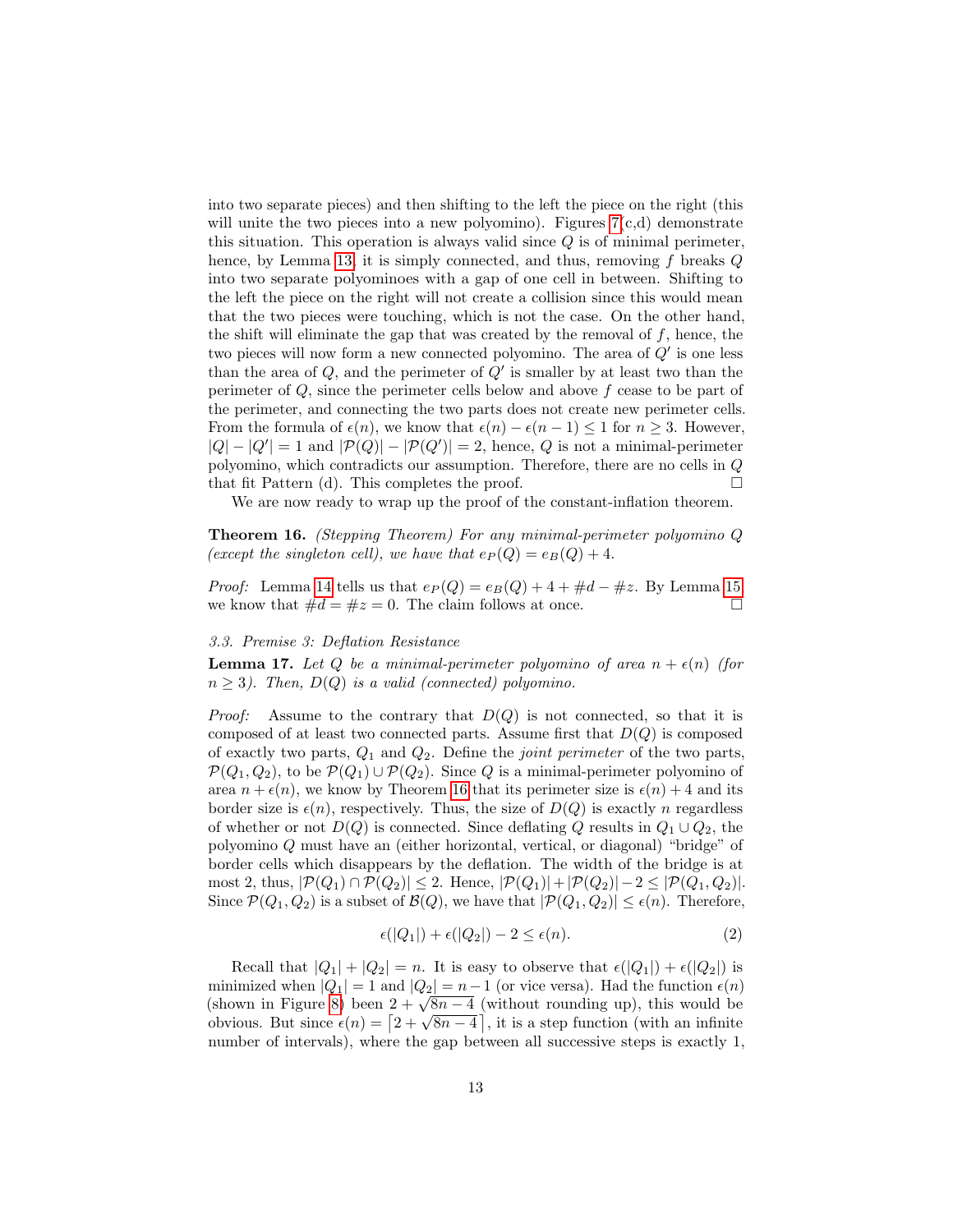<span id="page-13-0"></span>

Figure 8: The function  $\epsilon(n)$ .

except the gap between the two leftmost steps which is 2. This guarantees that despite the rounding, the minimum of  $\epsilon(|Q_1|) + \epsilon(|Q_2|)$  occurs as claimed. Substituting this into Equation [\(2\)](#page-12-1), and using the fact that  $\epsilon(1) = 4$ , we see that  $\epsilon(n-1) + 2 \leq \epsilon(n)$ . However, we know [\[15\]](#page-23-6) that  $\epsilon(n) - \epsilon(n-1) \leq 1$  for  $n \geq 3$ , which is a contradiction. Thus, the deflated version of Q cannot split into two parts unless it splits into two singleton cells, which is indeed the case for a minimal-perimeter polyomino of size 8, specifically,  $D(\Box\hspace{-3.5pt}C)=\Box\hspace{-3.5pt}C$  .

The same method can be used for showing that  $D(Q)$  cannot be composed of more then two parts. Note that this proof does not hold for polyominoes of area which is not of the form  $n + \epsilon(n)$ , but it suffices for the use in Theorem [1.](#page-4-2)  $\Box$ 

As mentioned earlier, it was already proven elsewhere [\[1,](#page-22-2) [15\]](#page-23-6) that Premise 4 (roots of inflation chains) is fulfilled for the square lattice. Therefore, we proceed to showing that Premise 5 holds.

#### 3.4. Premise 5: Convergence to a Minimum-Perimeter Polyomino

In this section, we show that starting from any polyomino  $P$ , and applying repeatedly some finite number of inflation steps, we obtain a polyomino  $Q =$  $Q(P)$ , for which  $\mathcal{P}(I(Q)) = \mathcal{P}(Q) + 4$ . Let  $R(Q)$  denote the *diameter* of Q, *i.e.*, the maximal horizontal or vertical distance  $(L^{\infty})$  between two cells of Q. The following lemma shows that some geometric features of a polyomino disappear after inflating it enough times.

<span id="page-13-1"></span>**Lemma 18.** For any  $k > R(Q)$ , the polyomino  $Q^k$  does not contain any (i) holes; (ii) cells of Type (d); or (iii) patterns of Type  $(z)$ .

# Proof:

(i) Let Q be a polyomino, and assume that  $Q^k$  contains a hole. Consider a cell c inside the hole, and let  $c_u$  be the cell of  $Q^k$  that lies immediately above it. (Note that since  $c_u$  belongs to the border of  $Q^k$ , it is not a cell of  $Q$ .) Any cell that resides (not necessarily directly) below  $c$  is closer to  $c$ than to  $c_u$ . Since  $c_u \in Q^k$ , it  $(c_u)$  is closer than c to Q, thus, there must be a cell of  $Q$  (not necessarily directly) above c, otherwise  $c_u$  would not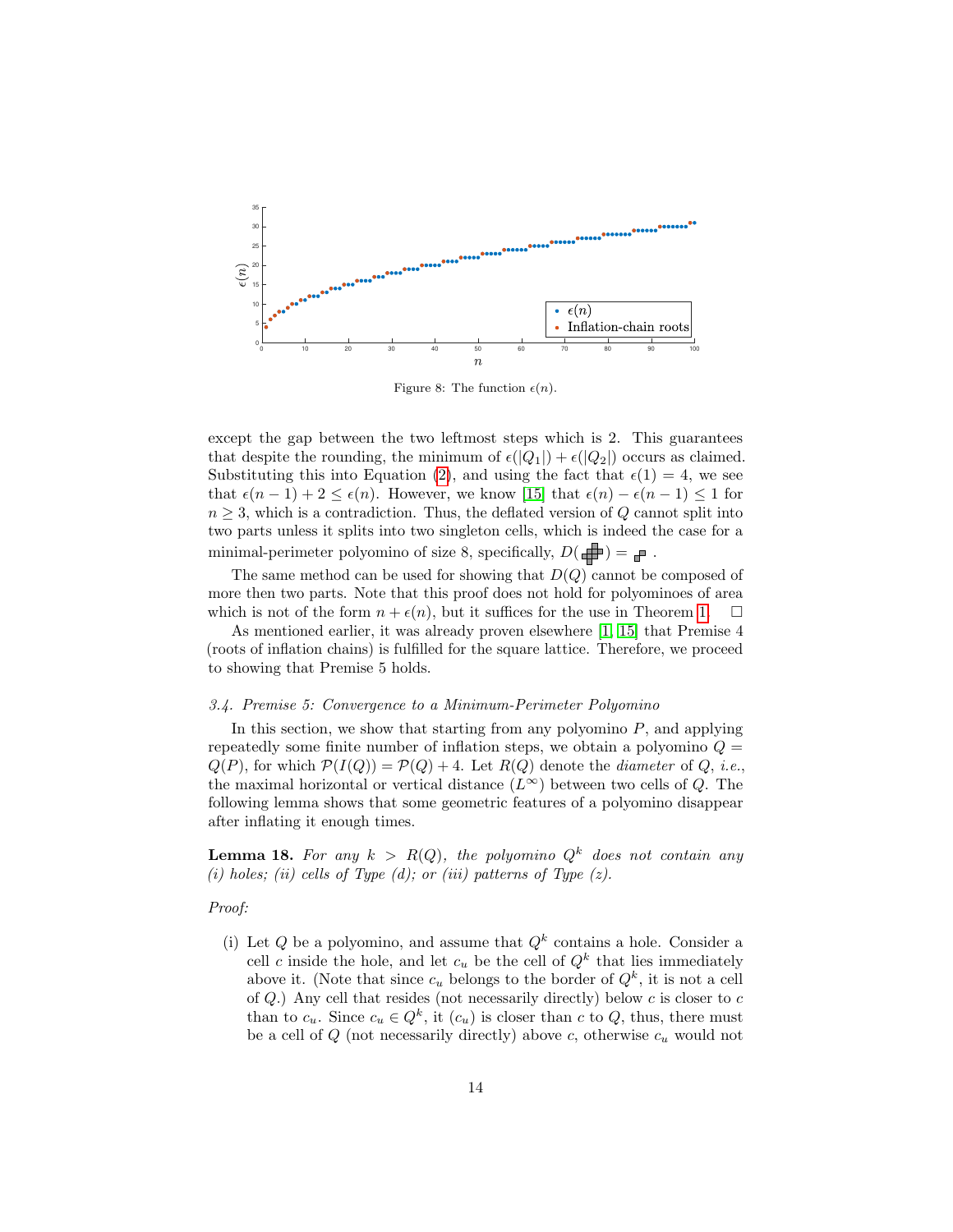belong to  $Q^k$ . The same holds for cells below, to the right, and to the left of  $c$ , thus,  $c$  resides within the axis-aligned bounding box of the extreme cells of  $Q$ , and after  $R(Q)$  steps, c will be occupied, and any hole will be eliminated.

- (ii) Assume that there exists a polyomino  $Q$ , for which the polyomino  $Q^k$ contains a cell of Type (d). Without loss of generality, assume that the neighbors of c reside to its left and to its right, and denote them by  $c_{\ell}, c_r$ , respectively. Denote by  $c<sub>o</sub>$  one of the cells whose inflation created  $c_{\ell}$ , *i.e.*, a cell which belongs to  $Q$  and is in distance of at most  $k$  from  $c_{\ell}$ . In addition, denote by  $c_u, c_d$  the adjacent perimeter cells which lie immediately above and below c, respectively. The cell  $c_d$  is not occupied, thus, its distance from  $c_o$  is  $k+1$ , which means that  $c_o$  lies in the same row as  $c_{\ell}$ . Assume for contradiction that  $c_o$  lies in a row below  $c_{\ell}$ . Then, the distance between  $c_o$ and  $c_d$  is at most k, hence  $c_d$  belongs to  $Q^k$ . The same holds for  $c_u$ ; thus, cell  $c_o$  must lie in the same row as  $c_{\ell}$ . Similar considerations show that  $c_o$ must lie to the left of  $c_{\ell}$ , otherwise  $c_d$  and  $c_u$  would be occupied. In the same manner, one of the cells that originated  $c_r$  must lie in the same row as  $c_r$  on its right. Hence, any cell of Type (d) have cells of Q to its right and to its left, and thus, it is found inside the bounding axis-aligned bounding box of Q, which will necessarily be filled with polyomino cells after  $R(Q)$  inflation steps.
- (iii) Let c be a Type-(z) perimeter cell of  $Q^k$ . Assume, without loss of generality, that the polyomino cells adjacent to it are to its left and to its right, and denote them by  $c_{\ell}$  and  $c_r$ , respectively. Let  $c_o$  denoted a cell whose repeated inflation has added  $c_{\ell}$  to  $Q^k$ . (Note that  $c_o$  might not be unique.) This cell must lie to the left of c, otherwise, it will be closer to c than to  $c_{\ell}$ , and c would not be a perimeter cell. In addition,  $c<sub>o</sub>$  must lie in the same row as  $c_{\ell}$ , for otherwise, by the same considerations as above, one of the cells above or below c will be occupied. The same holds for  $c_r$  (but to its right), thus, cells of Type (z) must reside between two original cells of Q, *i.e.*, inside the bounding box of  $Q$ , and after  $R(Q)$  inflation steps, all cells inside this box will become polyomino cells.

We can now conclude that inflating a polyomino  $Q$  for  $R(Q)$  times eliminates all holes and bridges, and, thus, the polyomino  $Q^k$  will obey the equation  $\left| \mathcal{P}(Q^k) \right| = \left| \mathcal{B}(Q^k) \right| + 4.$ 

<span id="page-14-0"></span>**Lemma 19.** Let Q be a polyomino, and let  $k = R(Q)$ . We have that  $|\mathcal{P}(Q^k)| = |\mathcal{B}(Q^k)| + 4$ .  $\left|\mathcal{B}(Q^k)\right|+4.$ 

*Proof:* This follows at once from Lemma [18](#page-13-1) and Theorem [16.](#page-12-0)

 $\Box$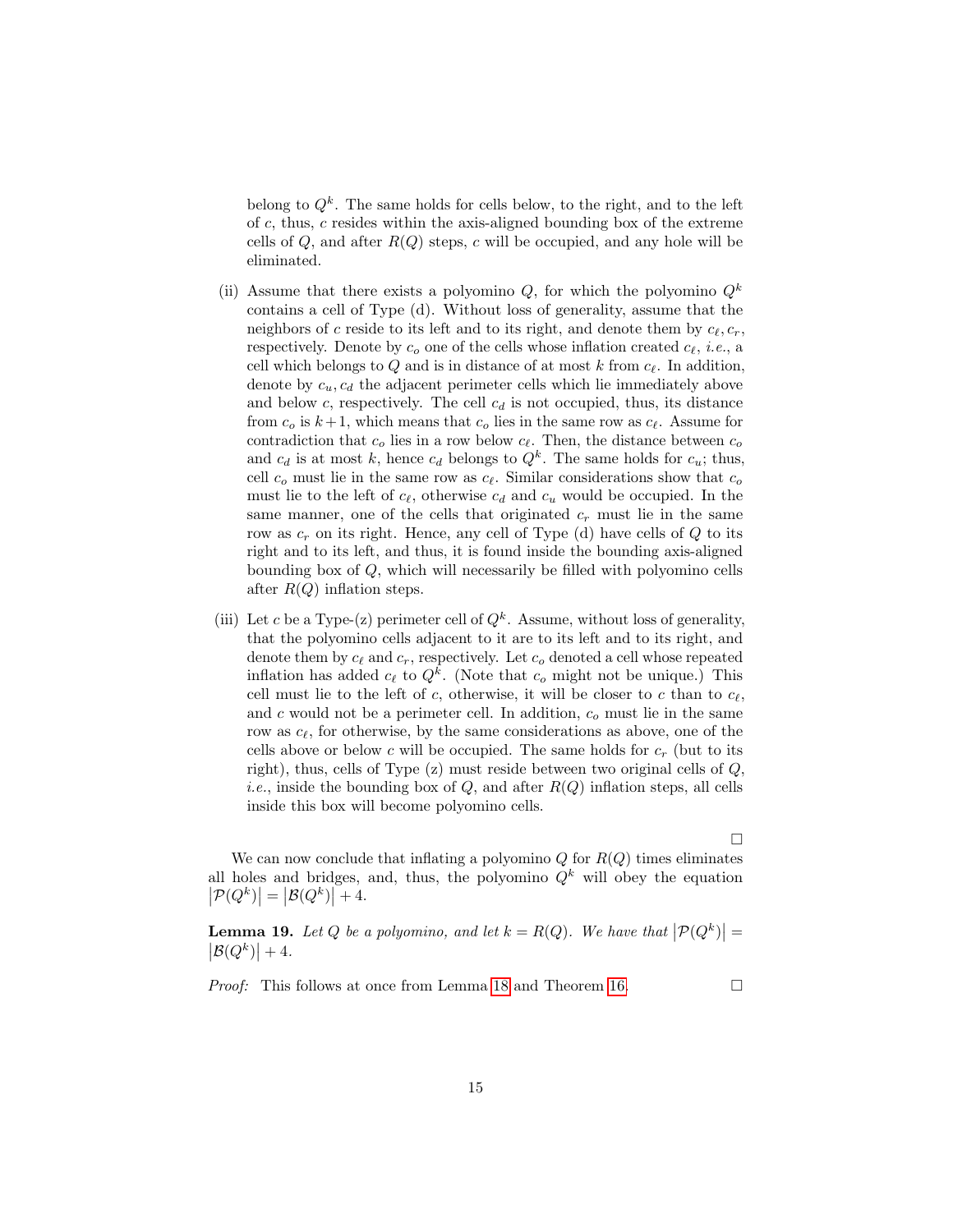<span id="page-15-1"></span>

Figure 9: All possible patterns (up to symmetries) of border (first row) and perimeter (second row) cells. The gray cells are polyhex cells, while the white cells are perimeter cells. Each subfigure shows a cell in the middle, and the possible pattern of cells surrounding it.

# <span id="page-15-0"></span>4. Polyhexes

In this section, we show that the premises of Theorem [1](#page-4-2) hold for the twodimensional hexagonal lattice  $H$ . The roadmap followed in this section is similar to the one used in Section [3.](#page-9-0) In this section, all the lattice-specific notations refer to H.

# 4.1. Premise 1: Monotonicity

The first premise has been proven for  $H$  independently by Vainsencher and Bruckstien  $[17]$  and by Fülep and Sieben  $[10]$ . We will use the latter, stronger version which also includes a formula for  $\epsilon(n)$ .

<span id="page-15-2"></span>**Theorem 20.** [10, Thm. 5.12] 
$$
\epsilon(n) = \left[\sqrt{12n-3}\right] + 3
$$
.

Clearly, the function  $\epsilon(n)$  is weakly-monotone increasing.

#### 4.2. Premise 2: Constant Inflation

To show that the second premise holds, we analyze the different patterns that may appear in the border and perimeter of minimal-perimeter polyhexes. We can classify every border or perimeter cell by one of exactly 24 patterns, distinguished by the number and positions of their adjacent occupied cells. The 24 possible patterns are shown in Figure [9.](#page-15-1)

Let us recall the equation subject of Lemma [12.](#page-9-2)

$$
|\mathcal{P}(Q)| + e_P(Q) = |\mathcal{B}(Q)| + e_B(Q).
$$

Our first goal is to express the excess of a polyhex Q as a function of the numbers of cells of Q of each pattern. We denote the number of cells of a specific pattern in Q by  $\#\circlearrowleft$ , where ' $\circlearrowright$ ' is one of the 22 patterns listed in Figure [9.](#page-15-1) The excess (either border or perimeter excess) of Pattern  $\bigcirc$  is denoted by  $e(\bigcirc)$ . (For simplicity, we omit the dependency on Q in the notations of  $\#\Box$  and  $e(\bigcirc)$ . This should be understood from the context.) The border excess can be expressed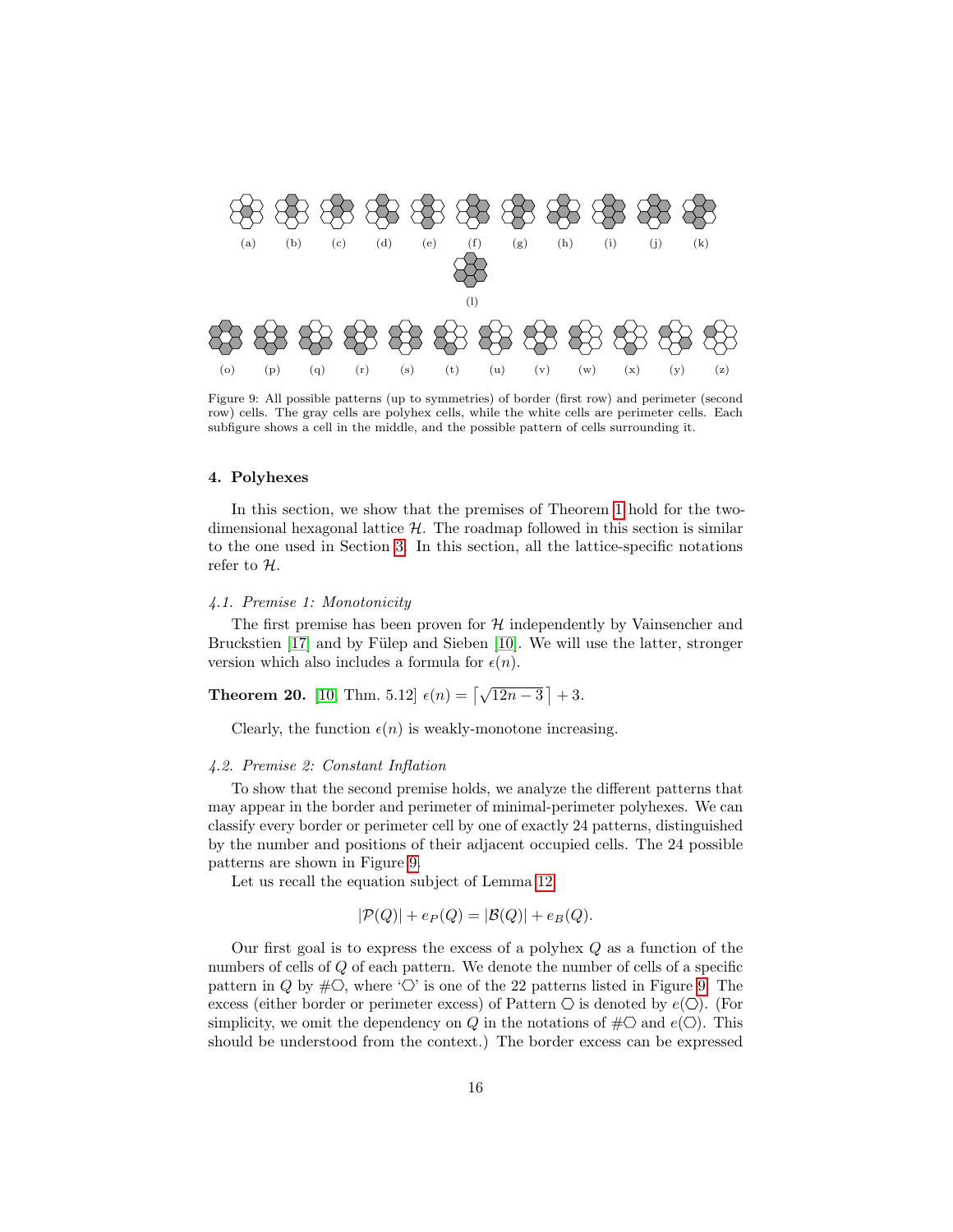as  $e_B(Q) = \sum_{\bigcirc \in \{a,\ldots,l\}} e(\bigcirc) \# \bigcirc$ , and, similarly, the perimeter excess can be expressed as  $e_P(Q) = \sum_{\bigcirc \in \{o,\dots,z\}} e(\bigcirc) \# \circlearrowright$ . By plugging these equations into Equation [\(1\)](#page-9-1), we obtain that

<span id="page-16-0"></span>
$$
|\mathcal{P}(Q)| + \sum_{\bigcirc \in \{o,\dots,z\}} e(\bigcirc) \# \bigcirc = |\mathcal{B}(Q)| + \sum_{\bigcirc \in \{a,\dots,l\}} e(\bigcirc) \# \bigcirc .
$$
 (3)

The next step of proving the second premise is showing that minimalperimeter polyhexes cannot contain some of the 22 patterns. This will simplify Equation [\(3\)](#page-16-0).

<span id="page-16-1"></span>Lemma 21. (Analogous to Lemma [13.](#page-10-3)) A minimal-perimeter polyhex does not contains holes.

Proof: Assume to the contrary that there exists a minimal-perimeter polyhex Q that contains one or more holes, and let  $Q'$  be the polyhex obtained by filling one of the holes in Q. Clearly,  $|Q'| > |Q|$ , and by filling the hole we eliminated some perimeter cells and did not create new perimeter cells. Hence,  $|\mathcal{P}(Q')|$  <  $|\mathcal{P}(Q)|$ . This contradicts the fact that  $\epsilon(n)$  is monotone increasing, as implied by Theorem [20.](#page-15-2)  $\Box$ 

Another important observation is that minimal-perimeter polyhexes tend to be "compact." We formalize this observation in the following lemma.

Recall the definition of a bridge from Section [3:](#page-9-0) A bridge is a cell whose removal unites two holes or renders the polyhex disconnected (specifically, Patterns (b), (d), (e), (g), (h), (j), and (k)). Similarly, a *perimeter bridge* is an empty cell whose addition to the polyhex creates a hole in it (specifically, Patterns (p),  $(r)$ , (s), (u), (v), (x), and (y)).

<span id="page-16-2"></span>Lemma 22. (Analogous to Lemma [15.](#page-11-2)) Minimal-perimeter polyhexes contain neither bridges nor perimeter bridges.

Proof: Let Q be a minimal-perimeter polyhex, and assume first that it contains a bridge cell f. By Lemma [21,](#page-16-1) since  $Q$  does not contain holes, the removal of f from Q will break it into two or three disconnected polyhexes. We can connect these parts by translating one of them towards the other(s) by one cell. (In case of Pattern (h), the polyhex is broken into three parts, but then translating any of them towards the removed cell would make the polyhex connected again.) Locally, this will eliminate at least two perimeter cells created by the bridge. (This can be verified by exhaustively checking all the relevant patterns.) The size of the new polyhex,  $Q'$ , is one less than that of  $Q$ , while the perimeter of  $Q'$  is smaller by at least two than that of  $Q$ . However, Theorem [20](#page-15-2) implies that  $\epsilon(n) - \epsilon(n-1) \leq 1$  for all  $n \geq 3$ , which is a contradiction to Q being a minimal-perimeter polyhex.

Assume now that Q contains a perimeter bridge. Filling the bridge will not increase the perimeter. (It might create one additional perimeter cell, which will be canceled out with the eliminated (perimeter) bridge cell.) In addition, it will create a hole in the polyomino. Then, filling the hole will create a polyhex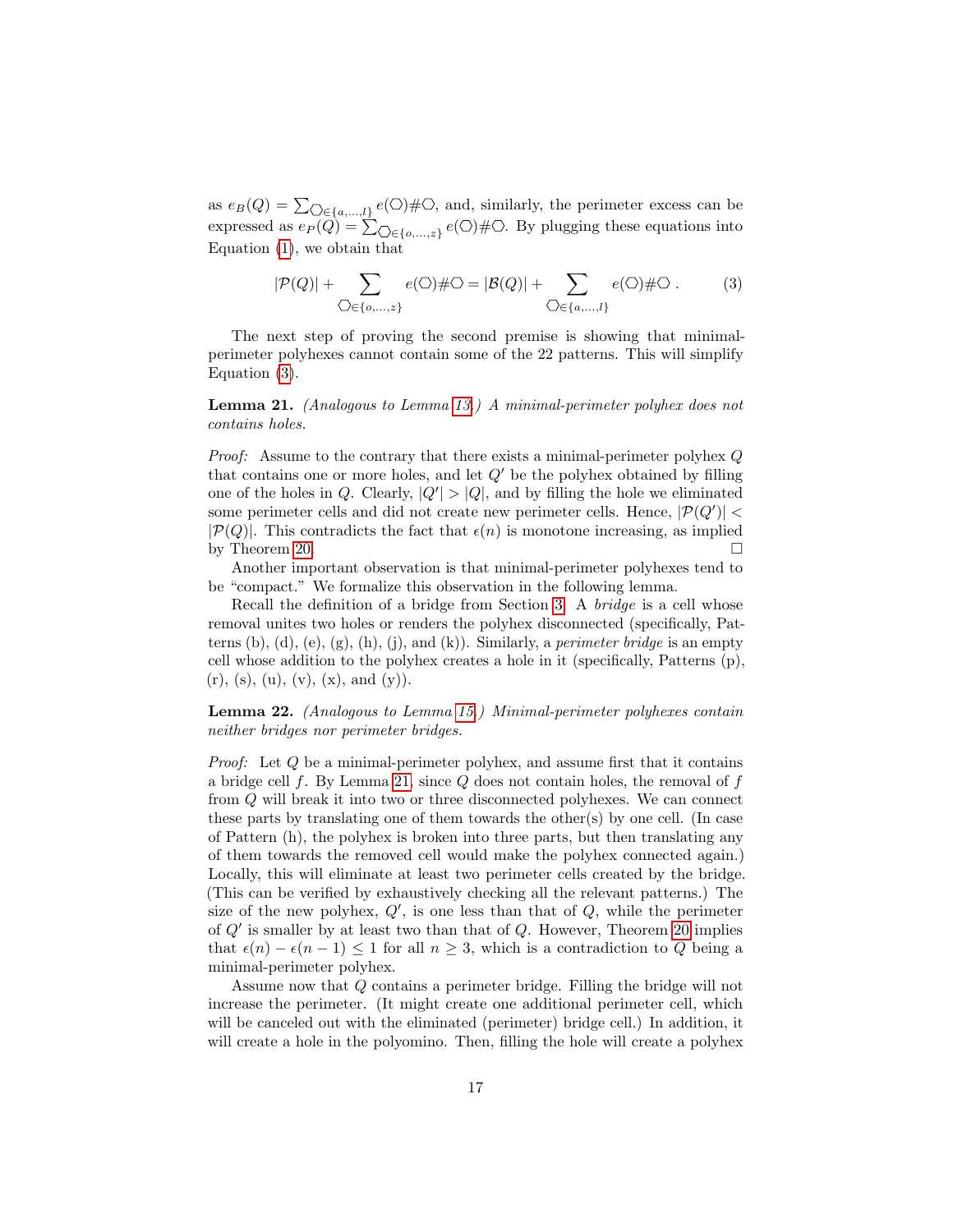with a larger size and a smaller perimeter, which is a contradiction to  $\epsilon(n)$  being monotone increasing.

As a consequence of Lemma [21,](#page-16-1) Pattern (o) cannot appear in any minimalperimeter polyhex. In addition, Lemma [22](#page-16-2) tells us that the Border Patterns (b), (d), (e), (g), (h), (j), and (k), as well as the Perimeter Patterns (p), (r), (s), (u), (v), (x), and (y) cannot appear in any minimal-perimeter polyhex. (Note that patterns (b) and (p) are not bridges by themselves, but the adjacent cell is a bridge, that is, the cell above the central cells in  $\mathcal{B}$  and  $\mathcal{B}$  are bridges.) Finally, Pattern (a) appears only in the singleton cell (the unique polyhex of size 1), which can be disregarded. Ignoring all these patterns, we obtain that

<span id="page-17-0"></span>
$$
|\mathcal{P}(Q)| + 3\#q + 2\#t + \#w = |\mathcal{B}(Q)| + 3\#c + 2\#f + \#i.
$$
 (4)

Note that Patterns (l) and (z) have excess 0, and, hence, although they may appear in minimal-perimeter polyhexes, they do not contribute to the equation.

Consider a polyhex which contains only the six feasible patterns that con-tribute to the excess (those that appear in Equation [\(4\)](#page-17-0)). Let  $\xi$  denote the single polygon bounding the polyhex. We now count the number of vertices and the sum of internal angles of  $\xi$  as functions of the numbers of appearances of the different patterns. In order to calculate the number of vertices of  $\xi$ , we first determine the number of vertices contributed by each pattern. In order to avoid multiple counting of a vertex, we associate each vertex to a single pattern. Note that each vertex of  $\xi$  is surrounded by three (either occupied or empty) cells, out of which one is empty and two are occupied, or vise versa. We call the cell, whose type (empty or occupied) appears once (among the surrounding three cells), the "representative" cell, and count only these representatives. Thus, each vertex is counted exactly once.

For example, out of the six vertices surrounding Pattern (c), five vertices belong to the bounding polygon, but the representative cell of only three of them is the cell at the center of this pattern, thus, by our scheme, Pattern (c) contributes three vertices, each having a  $2\pi/3$  angle. Similarly, only two of the four vertices in the configuration of Pattern (t), are represented by the cell at the center of this pattern. In this case, each vertex is the head of a  $4\pi/3$  angle. To conclude, the total number of vertices of  $\xi$  is

$$
3\#c + 2\#f + \#i + 3\#q + 2\#t + \#w,
$$

and the sum of internal angles is

<span id="page-17-1"></span>
$$
(3\#c + 2\#f + \#i)2\pi/3 + (3\#q + 2\#t + \#w)4\pi/3.
$$
 (5)

On the other hand, it is known that the sum of internal angles is equal to

<span id="page-17-2"></span>
$$
(3\#c + 2\#f + \#i + 3\#q + 2\#t + \#w - 2)\pi.
$$
 (6)

Equating the terms in Formulae [\(5\)](#page-17-1) and [\(6\)](#page-17-2), we obtain that

<span id="page-17-3"></span>
$$
3\#c + 2\#f + \#i = 3\#q + 2\#t + \#w + 6.
$$
 (7)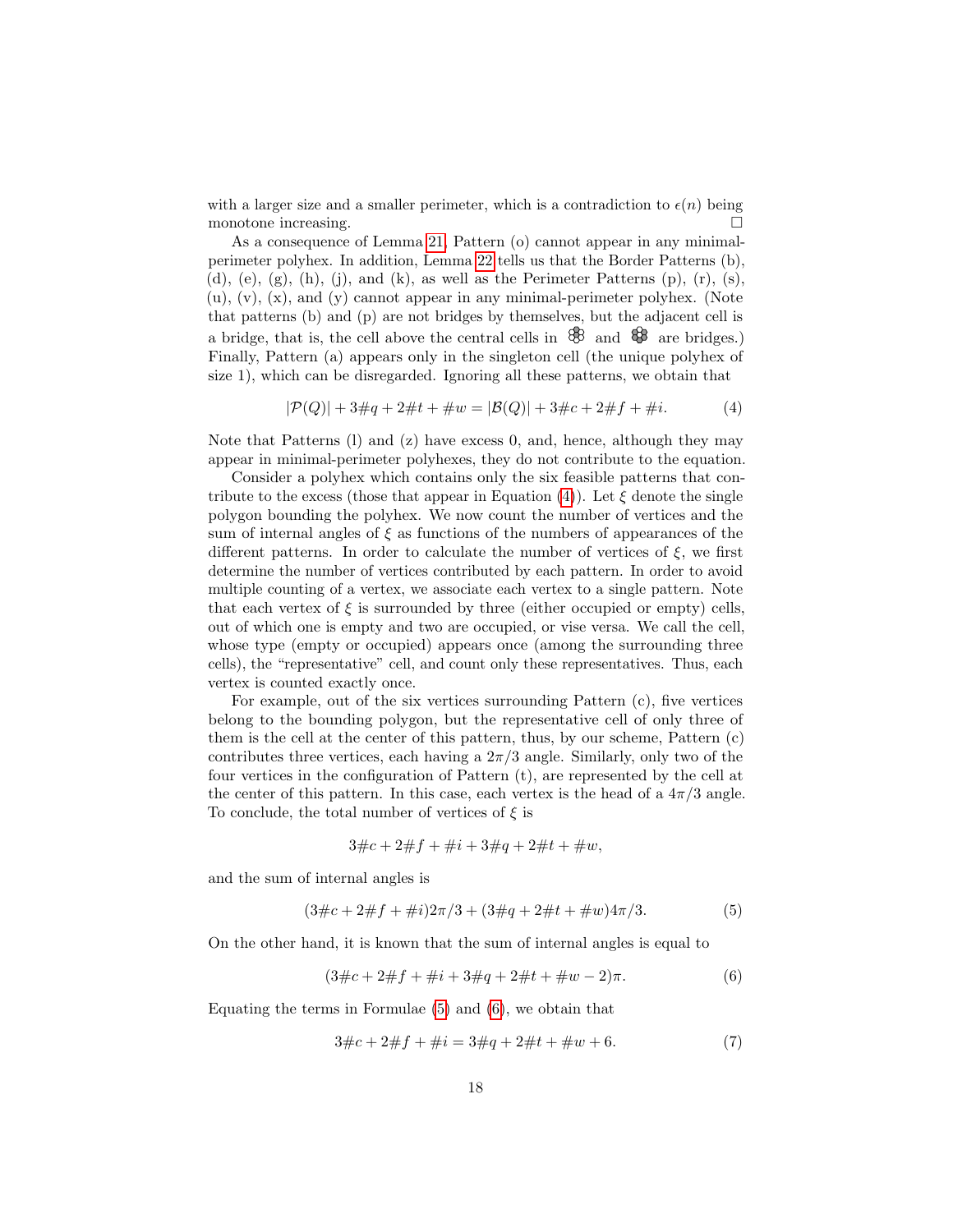<span id="page-18-1"></span>

Figure 10: The construction in Lemma [23](#page-18-0) which shows that  $I(Q)$  cannot contain a cell of Pattern  $(i)$ . Assuming that it does, by filling the hole in it, we obtain  $Q'$  which contradicts the perimeter-minimality of  $Q$ . (The marked cells in  $Q'$  are those added to  $Q$ .)

Plugging this into Equation [\(4\)](#page-17-0), we conclude that  $|\mathcal{P}(Q)| = |\mathcal{B}(Q)| + 6$ , as required.

We also need to show that the second part of the second premise holds, that is, that if Q is a minimal-perimeter polyhex, then  $|\mathcal{P}(I(Q))| \leq |\mathcal{P}(Q)| + 6$ . To this aim, note that  $\mathcal{B}(I(Q)) \subset \mathcal{P}(Q)$ , thus, it is sufficient to show that  $|\mathcal{P}(I(Q))|$  $|\mathcal{B}(I(Q))| + 6$ . Obviously, Equation [\(3\)](#page-16-0) holds for the polyhex  $I(Q)$ , hence, in order to prove the relation, we only need to prove the following lemma.

<span id="page-18-0"></span>**Lemma 23.** If Q is a minimal-perimeter polyhex, then  $I(Q)$  does not contain any bridge.

*Proof:* Assume to the contrary that  $I(Q)$  contains a bridge. Then, the cell that makes the bridge must have been created in the inflation process. However, any cell  $c \in I(Q) \backslash Q$  must have a neighboring cell  $c' \in Q$ . All the cells adjacent to  $c'$ must also be part of  $I(Q)$ , thus, cell c must have three consecutive neighbors around it, namely,  $c'$  and the two cells neighboring both  $c$  and  $c'$ . The only bridge pattern that fits this requirement is Pattern (j). However, this means that there must have been a gap of two cells in  $Q$  that caused the creation of  $c$ during the inflation of Q. Consequently, by filling the gap and the hole it created, we will obtain (see Figure [10\)](#page-18-1) a larger polyhex with a smaller perimeter, which contradicts the fact that  $Q$  is a minimal-perimeter polyhex.  $\Box$ 

# 4.3. Premise 3: Deflation Resistance

We now show that deflating a minimal-perimeter polyhex results in another (smaller) valid polyhex. The intuition behind this condition is that a minimal-perimeter polyhex is "compact," having a shape which does not become disconnected by deflation.

**Lemma 24.** For any minimal-perimeter polyhex Q, the shape  $D(Q)$  is also a valid (connected) polyhex.

Proof: The proof of this lemma is very similar to the first part of the proof of Lemma [22.](#page-16-2) Consider a minimal-perimeter polyhex  $Q$ . In order for  $D(Q)$  to be disconnected, Q must contain a bridge of either a single cell or two adjacent cells. A 1-cell bridge cannot be part of Q by Lemma [22.](#page-16-2) The polyhex Q can neither contain a 2-cell bridge. Assume to the contrary that it does, as is shown in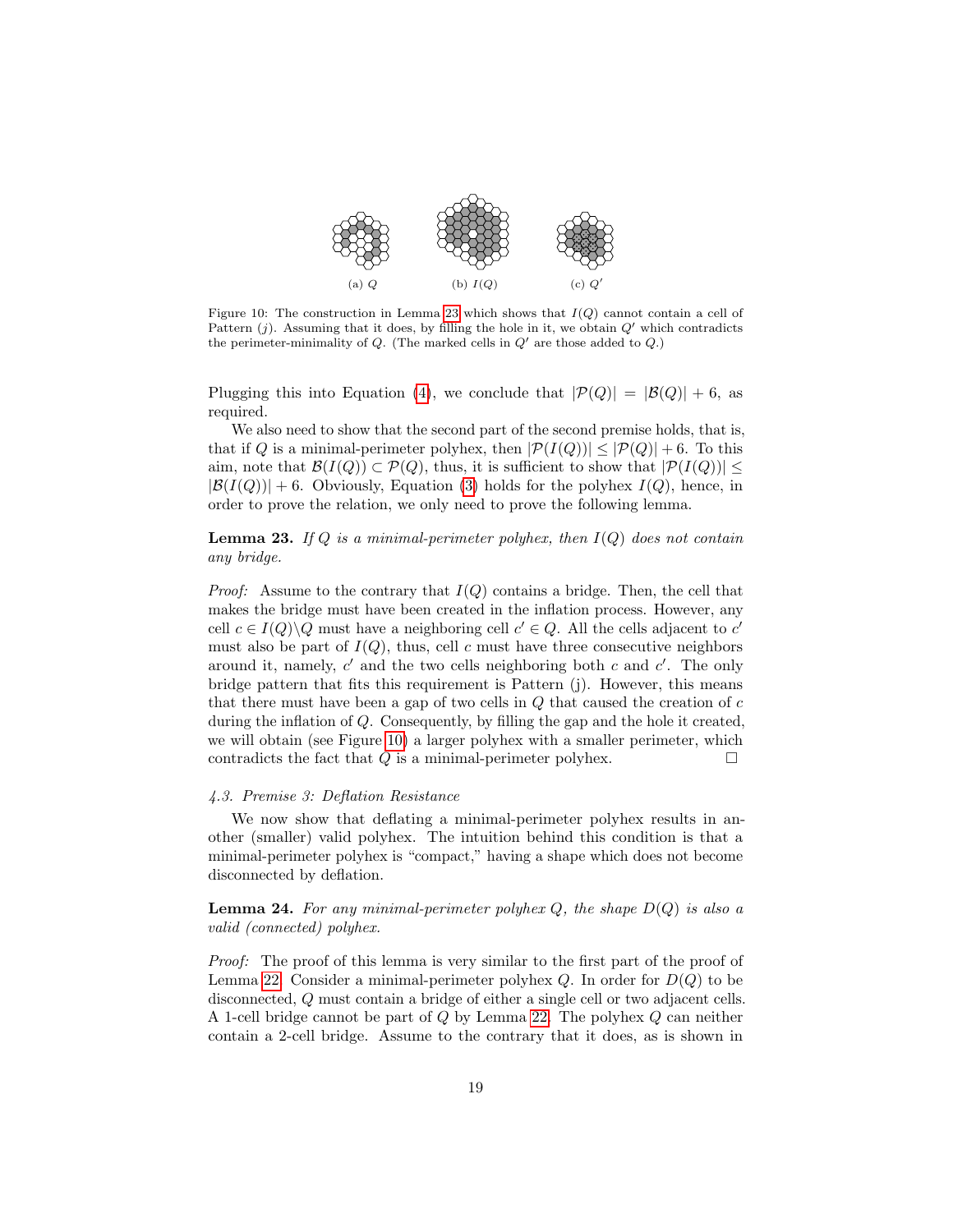<span id="page-19-0"></span>

Figure 11: An example for the construction in the proof of Lemma [22.](#page-16-2) The two-cell bridge is colored in red in (a). Then, in (b), the bridge is removed, and, in (c), the two parts are "glued" together.

<span id="page-19-1"></span>

Figure 12: A demonstration of Theorem [1](#page-4-2) for polyhexes. The top row contains all polyhexes in  $M<sub>9</sub>$  (minimal-perimeter polyhexes of size 9), while the bottom row contains their inflated versions, all the members of  $M_{23}$ .

Figure [11\(](#page-19-0)a). Then, removing the bridge (see Figure 11(b)), and then connecting the two pieces (by translating one of them towards the other by one cell along a direction which makes a  $60°$  angle with the bridge), creates (Figure [11\(](#page-19-0)c)) a polyhex whose size is smaller by two than that of the original polyhex, and whose perimeter is smaller by at least two (since the perimeter cells adjacent to the bridge disappear). The new polyhex is valid, that is, the translation by one cell of one part towards the other does not make any cells overlap, otherwise there is a hole in the original polyhex, which is impossible for a minimal-perimeter polyhex by Lemma [21.](#page-16-1) However, we reached a contradiction since for a minimalperimeter polyhex of size  $n \geq 7$ , we have that  $\epsilon(n) - \epsilon(n-2) \leq 1$ . Finally, it is easy to observe by a tedious inspection that the deflation of any polyhex of size less than 7 results in the empty polyhex.  $\Box$ 

In conclusion, we have shown that all the premises of Theorem [1](#page-4-2) are satisfied for the hexagonal lattice, and, therefore, inflating a set of all the minimalperimeter polyhexes of a certain size yields another set of minimal-perimeter polyhexes of another, larger, size. This result is demonstrated in Figure [12.](#page-19-1)

We also characterized inflation-chain roots of polyhexes. As is mentioned above, the premises of Theorems [1](#page-4-2) and [7](#page-7-0) are satisfied for polyhexes [\[17,](#page-23-8) [15\]](#page-23-6), and, thus, the inflation-chain roots are those who have the minimum size for a given minimal-perimeter size. An easy consequence of Theorem [20](#page-15-2) is that the formula  $\left|\frac{(p-4)^2}{12}+\frac{5}{4}\right|$  generates all these inflation-chain roots. This result is demonstrated in Figure [13.](#page-20-0)

As in the case of polyominoes, and as was mentioned earlier, it was already proven elsewhere [\[17,](#page-23-8) [10\]](#page-23-7) that Premise 4 (roots of inflation chains) is fulfilled for the hexagonal lattice. Therefore, we proceed to showing that Premise 5 holds.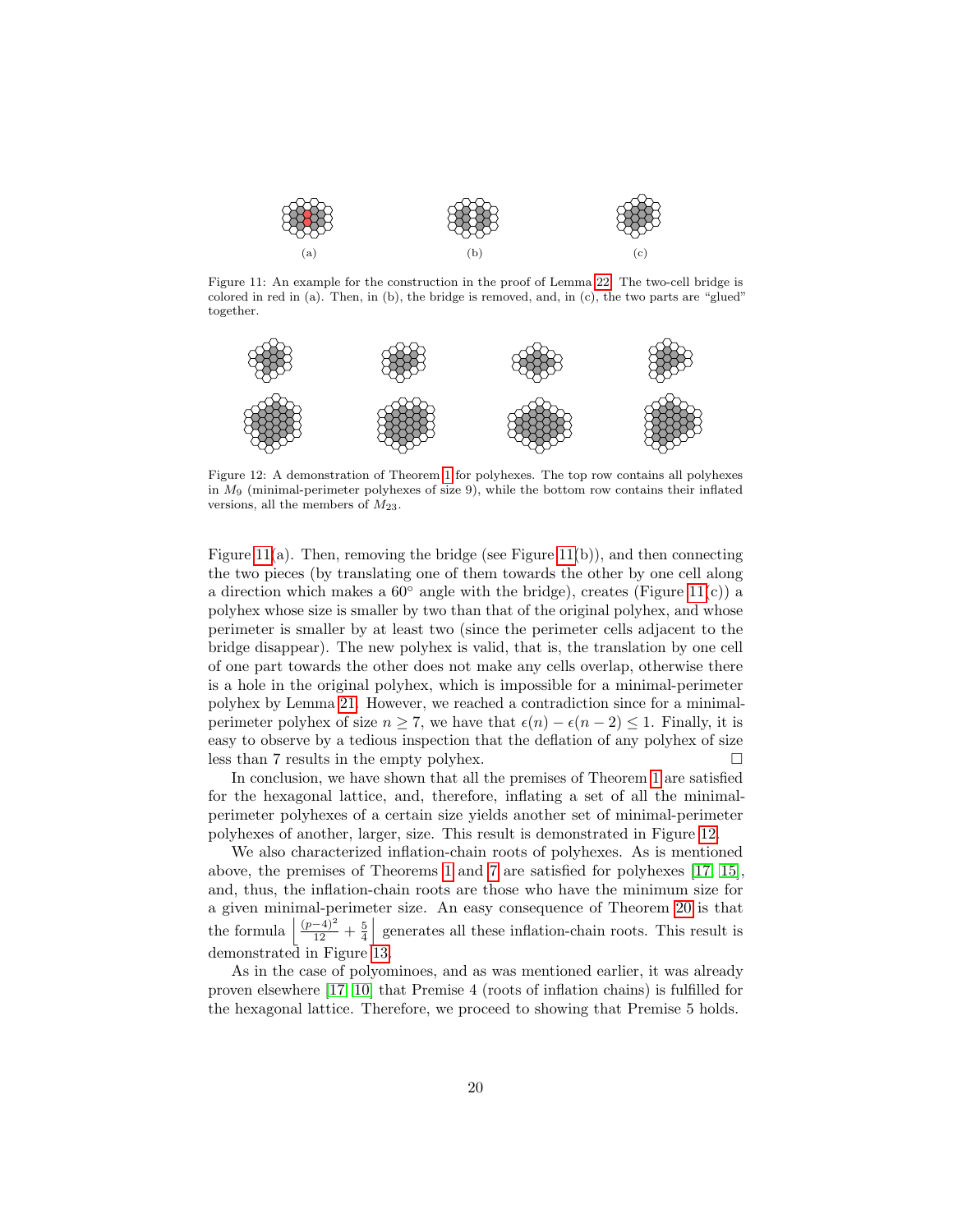<span id="page-20-0"></span>

Figure 13: The relation between the minimum perimeter of polyhexes,  $\epsilon(n)$ , and the inflationchain roots. The points represent the minimum perimeter of a polyhex of size  $n$ , and sizes which are inflation-chain roots are colored in red. The arrows show the mapping between sizes of minimal-perimeter polyhexes (induced by the inflation operation) and demonstrate the proof of Theorem [6.](#page-6-1)

# 4.4. Premise 5: Convergence to a Minimum-Perimeter Polyomino

Similarly to polyominoes, we now show that starting from a polyhex Q and applying repeatedly a finite number,  $k$ , of inflation steps, we obtain a polyhex  $Q^k = I^k(Q)$ , for which  $\mathcal{P}(I(Q^k)) = \mathcal{P}(Q^k) + 6$ . Let  $R(Q)$  denote the *diameter* of Q, i.e., the maximal distance between two cells of Q when projected onto one of the three main axes. As in the case of polyominoes, some geometric features of  $Q$  will disappear after  $R(Q)$  inflation steps.

<span id="page-20-1"></span>**Lemma 25.** (Analogous to Lemma [18.](#page-13-1)) For any  $k > R(Q)$ , the polyhex  $Q^k$ does not contain any (i) holes; (ii) polyhex bridge cells; or (iii) perimeter bridge cells.

# Proof:

- (i) The proof is identical to the proof for polyominoes.
- (ii) After  $R(Q)$  inflation steps, the obtained polyhex is clearly connected. If at this point there exists a bridge cell, then it must have been created in the last inflation step since after further steps, this cell would cease being a bridge cell. If during this inflation step, that eliminates the mentioned bridge, another bridge is created then its removal will not render the polyomino disconnected (since it was already connected before applying the inflation step), thus, it must have created a hole in the polyhex, in contradiction to the previous clause.
- (iii) We will present here a version of the analogue proof for polyominoes, adapted for polyhexes. Let c be a perimeter bridge cell of  $Q^k$ . Assume, without loss of generality, that two of the polyhex cells adjacent to it are above and below it, and denote them by  $c_1$  and  $c_2$ , respectively. The cell whose inflation resulted in adding  $c_1$  to the polyhex  $c_1$ , denoted by  $c_0$ , must reside above c, otherwise, it would be closer to c than to  $c_1$ , and c would not be a perimeter cell. The same holds for  $c_2$  (below  $c$ ), thus, any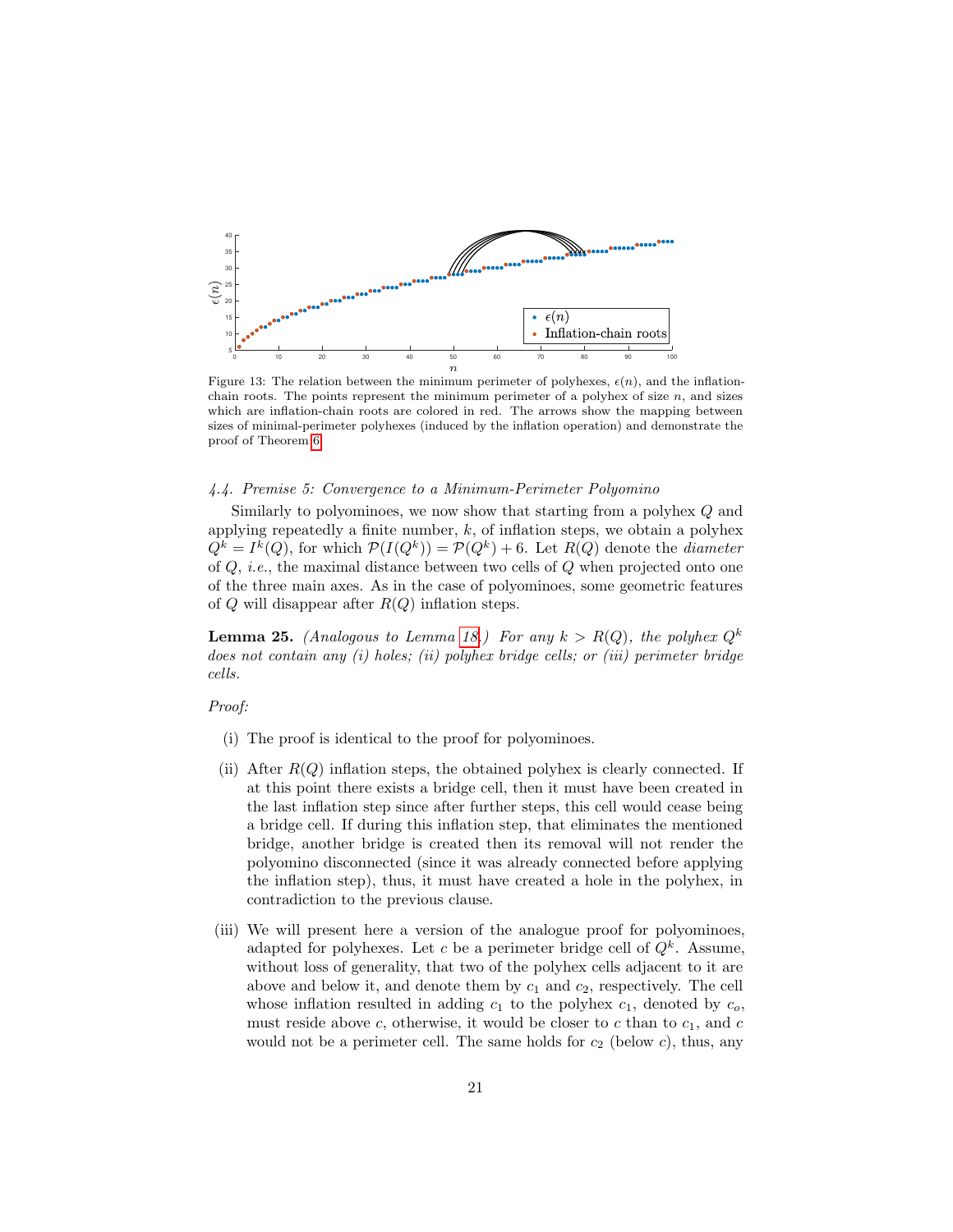<span id="page-21-2"></span>

Figure 14: An example of inflating polyiamonds. The polyiamond  $Q$  is of a minimum perimeter, however, its inflated version,  $I(Q)$  is not of a minimum perimeter. The polyiamond  $Q'$ , obtained by adding to  $Q$  all the cells sharing a vertex with  $Q$ , is a minimal-perimeter polyiamond.

perimeter bridge cell must reside between two original cells of Q. Hence, after  $R(Q)$  inflation steps, all such cells will become a polyhex cells.

 $\Box$ 

**Lemma 26.** (Analogous to Lemma [19.](#page-14-0)) After  $k = R(Q)$  inflation steps, the polyhex  $Q^k$  will obey  $\left| \mathcal{P}(Q^k) \right| = \left| \mathcal{B}(Q^k) \right| + 6$ .

*Proof:* This follows at once from Lemma [25](#page-20-1) and Equation [7.](#page-17-3)  $\Box$ 

# <span id="page-21-0"></span>5. Polyiamonds

Polyiamonds are sets of edge-connected triangles on the regular triangular lattice. Unlike the square and the hexagonal lattice, in which all cells are identical in shape and in their role, the triangular lattice has two types of cells, which are seen as a left and a right pointing arrows  $(\triangleleft, \triangleright)$ . Due to this complication, inflating a minimal-perimeter polyiamond does not necessarily result in a minimalperimeter polyiamond. Indeed, the second premise of Theorem [1](#page-4-2) does not hold for polyiamonds. This fact is not surprising, since inflating minimal-perimeter polyiamonds creates "jaggy" polyiamonds whose perimeter is not minimal. Figures [14\(](#page-21-2)a,b) illustrate this phenomenon.

However, we can fix this situation in the triangular lattice by modifying the definition of the perimeter of a polyiamond so that it it would include all cells that share a vertex (instead of an edge) of the boundary of the polyiamond. Under the new definition, Theorem [1](#page-4-2) holds. The reason for this is surprisingly simple: The modified definition merely mimics the inflation of animals on the graph dual to that of the triangular lattice. (Recall that graph duality maps vertices to faces (cells), and vice versa, and edges to edges.) However, the dual of the triangular lattice is the hexagonal lattice, for which we have already shown in Section [4](#page-15-0) that all the premises of Theorem [1](#page-4-2) hold. Thus, applying the modified inflation operator in the triangular lattice induces a bijection between sets of minimal-perimeter polyiamonds. This relation is demonstrated in Figure [14.](#page-21-2)

# <span id="page-21-1"></span>6. Conclusion

In this paper, we show that the inflation operation induces a bijection between sets of minimal-perimeter animals on any lattice which satisfies three conditions.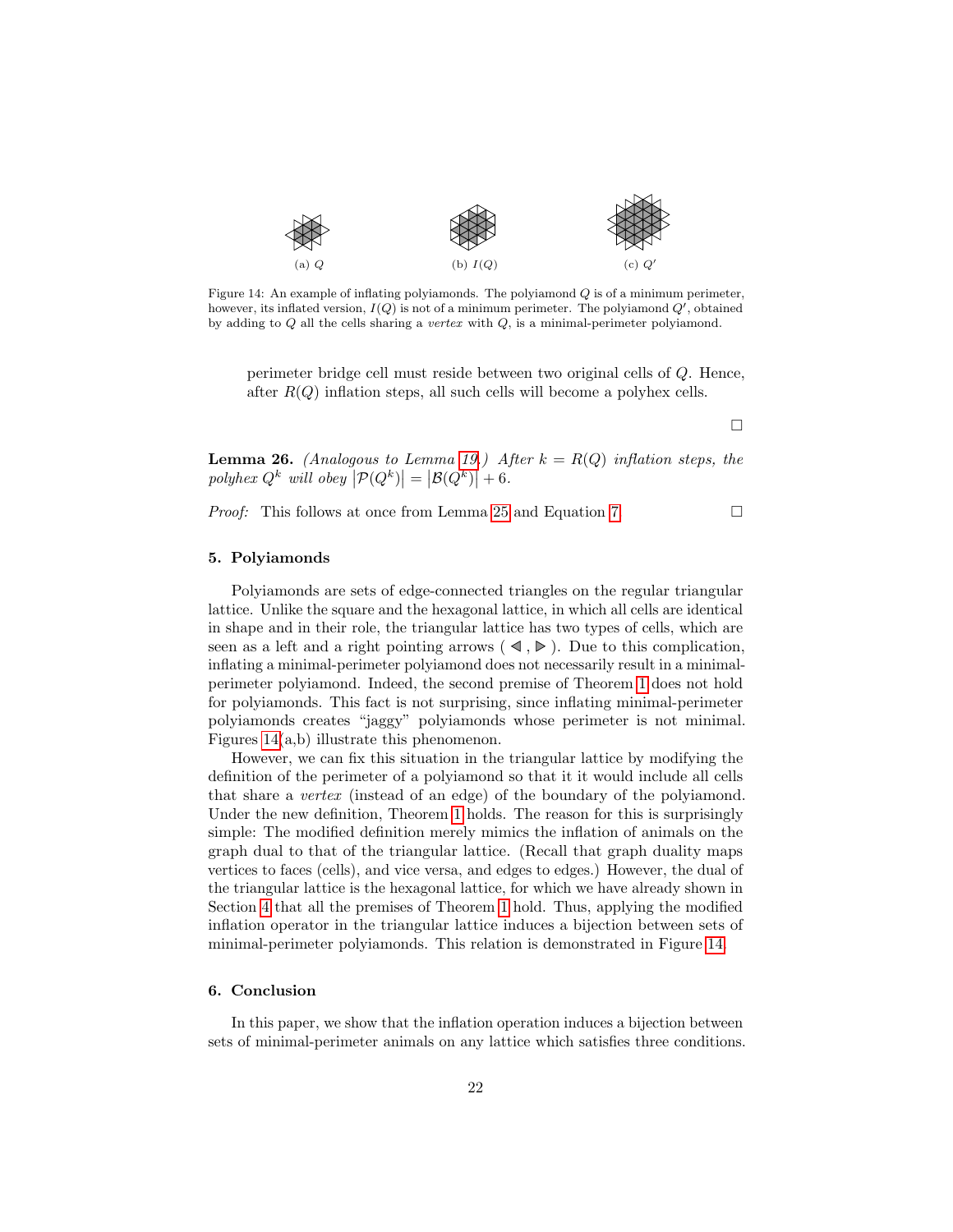We demonstrate this result on three planar lattices: the square, hexagonal, and also the triangular (with a modified definition of the perimeter). The most important contribution of this paper is the application of our result to polyhexes. Specifically, the phenomenon of the number of isomers of a benzenoid hydrocarbons remaining unchanged under circumscribing, which was observed in the literature of chemistry more than 30 years ago but has never been proven till now.

However, we do not believe that this set of conditions is necessary. Empirically, it seems that by inflating all the minimal-perimeter polycubes (animals on the 3-dimensional cubical lattice) of a given size, we obtain all the minimal-perimeter polycubes of some larger size. However, the second premise of Theorem [1](#page-4-2) does not hold for this lattice. Moreover, we believe that as stated, Theorem [1](#page-4-2) applies only to 2-dimensional lattices! A simple conclusion from Lemma [3](#page-5-0) is that if the bomy to z-dimensional lattices: A simple conclusion from Lemma 3 is that if the premises of Theorem [1](#page-4-2) hold for animals on a lattice  $\mathcal{L}$ , then  $\epsilon_{\mathcal{L}}(n) = \Theta(\sqrt{n})$ . We find it is reasonable to assume that for a d-dimensional lattice  $\mathcal{L}_d$ , the relation between the size of a minimal-perimeter animal and its perimeter is roughly equal to the relation between a d-dimensional sphere and its surface area. Hence, we conjecture that  $\epsilon^{\mathcal{L}_d}(n) = \Theta(n^{1-1/d})$ , and, thus, Theorem [1](#page-4-2) is not suitable for higher dimensions.

#### References

- <span id="page-22-2"></span>[1] Y. Altshuler, V. Yanovsky, D. Vainsencher, I. Wagner, and A. Bruckstein. On minimal perimeter polyminoes. In Discrete Geometry for Computer Imagery, 13th International Conference, Szeged, Hungary, pages 17–28. Springer, October 2006.
- <span id="page-22-0"></span>[2] A. Asinowski, G. Barequet, and Y. Zheng. Enumerating polyominoes with fixed perimeter defect. In Proc. 9th European Conf. on Combinatorics, Graph Theory, and Applications, volume 61, pages 61–67, Vienna, Austria, August 2017. Elsevier.
- <span id="page-22-1"></span>[3] A. Asinowski, G. Barequet, and Y. Zheng. Polycubes with small perimeter defect. In Proc. 29th Ann. ACM-SIAM Symp. on Discrete Algorithms, pages 93–100, New Orleans, LA, January 2018.
- <span id="page-22-3"></span>[4] G. Barequet and G. Ben-Shachar. Algorithms for counting minimalperimeter lattice animals. Under submission., 2020.
- <span id="page-22-5"></span>[5] J. Brunvoll and S. Cyvin. What do we know about the numbers of benzenoid isomers? Zeitschrift für Naturforschung  $A$ , 45(1):69–80, 1990.
- <span id="page-22-6"></span>[6] S. J. Cyvin and J. Brunvoll. Series of benzenoid hydrocarbons with a constant number of isomers. Chemical Physics Letters, 176(5):413–416, 1991.
- <span id="page-22-4"></span>[7] J. Dias. Handbook of polycyclic dydrocarbons. Part A: Benzenoid hydrocarbons. Elsevier Science Pub. Co. Inc., New York, NY, 1987.